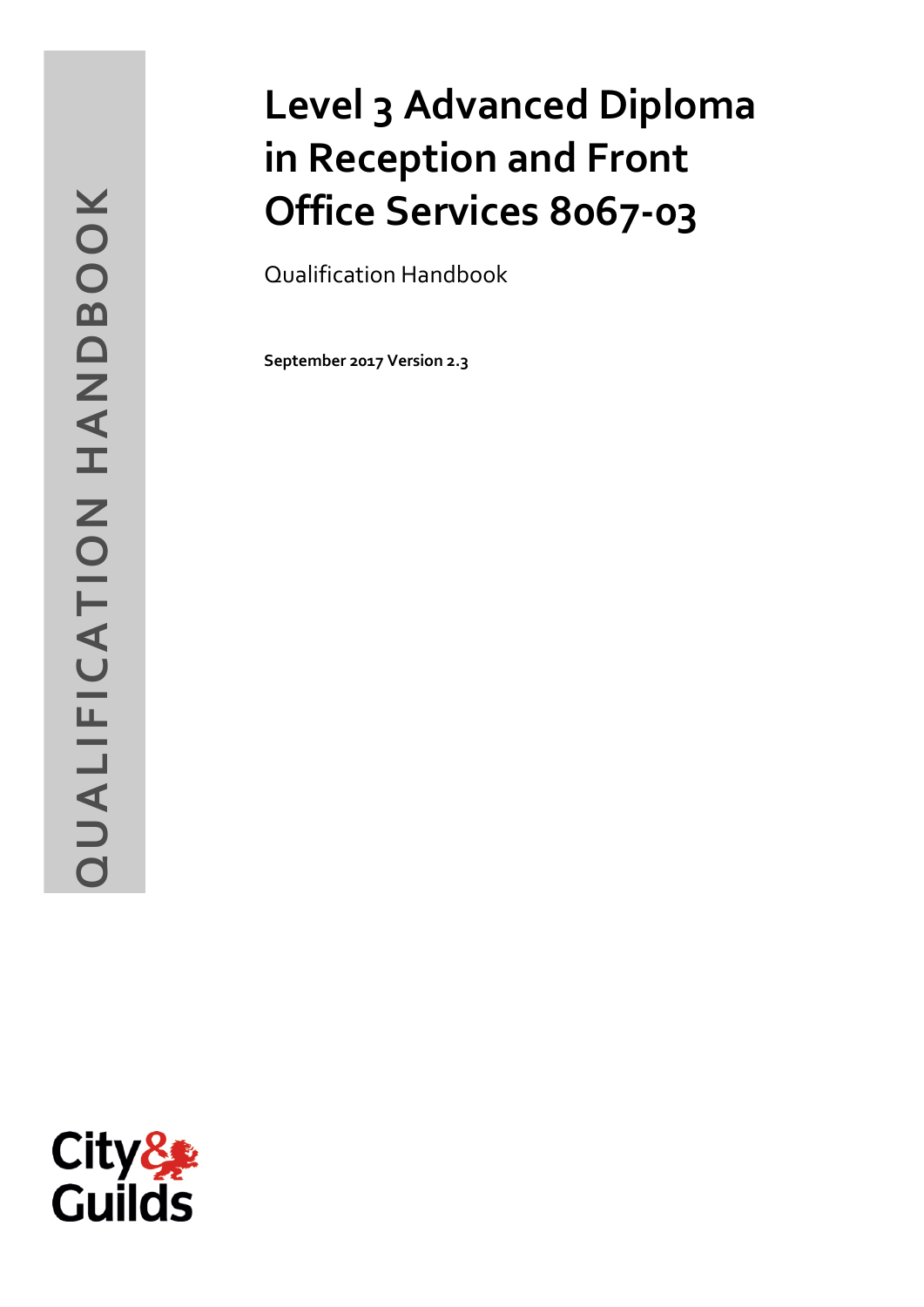# **Qualification at a glance**



| Subject area                                                              |     |                                                              |             | <b>Reception and Front Office</b>       |                                        |
|---------------------------------------------------------------------------|-----|--------------------------------------------------------------|-------------|-----------------------------------------|----------------------------------------|
| <b>City &amp; Guilds number</b>                                           |     | 8067                                                         |             |                                         |                                        |
| Age group approved                                                        |     | $16+$                                                        |             |                                         |                                        |
| Assessment                                                                |     |                                                              |             | Practical assignments and synoptic test |                                        |
| <b>Fast track</b>                                                         |     |                                                              | Available   |                                         |                                        |
| <b>Support materials</b>                                                  |     |                                                              | Smartscreen |                                         | Centre Handbook, Candidate Logbook and |
| <b>Registration and</b><br>certification                                  |     | Consult the Walled Garden/Online<br>Cataloque for last dates |             |                                         |                                        |
| Level and title                                                           | GLH |                                                              | TQT         | City &<br>Guilds                        | Qualification<br>accreditation         |
|                                                                           |     |                                                              |             | number                                  | number                                 |
| Level 3 IVQ Advanced<br>Diploma in Reception<br>and Front office Services | 205 |                                                              | 287         | 8067-03                                 | 600/4877/3                             |

**Version number Changes made Section** 2.1 (May 2012) New resource requirements Centre Requirements 2.2 (July 2013) Centre guidance Units 2.3 (September 2017) Added GLH and TQT details Qualification at a glance and Introduction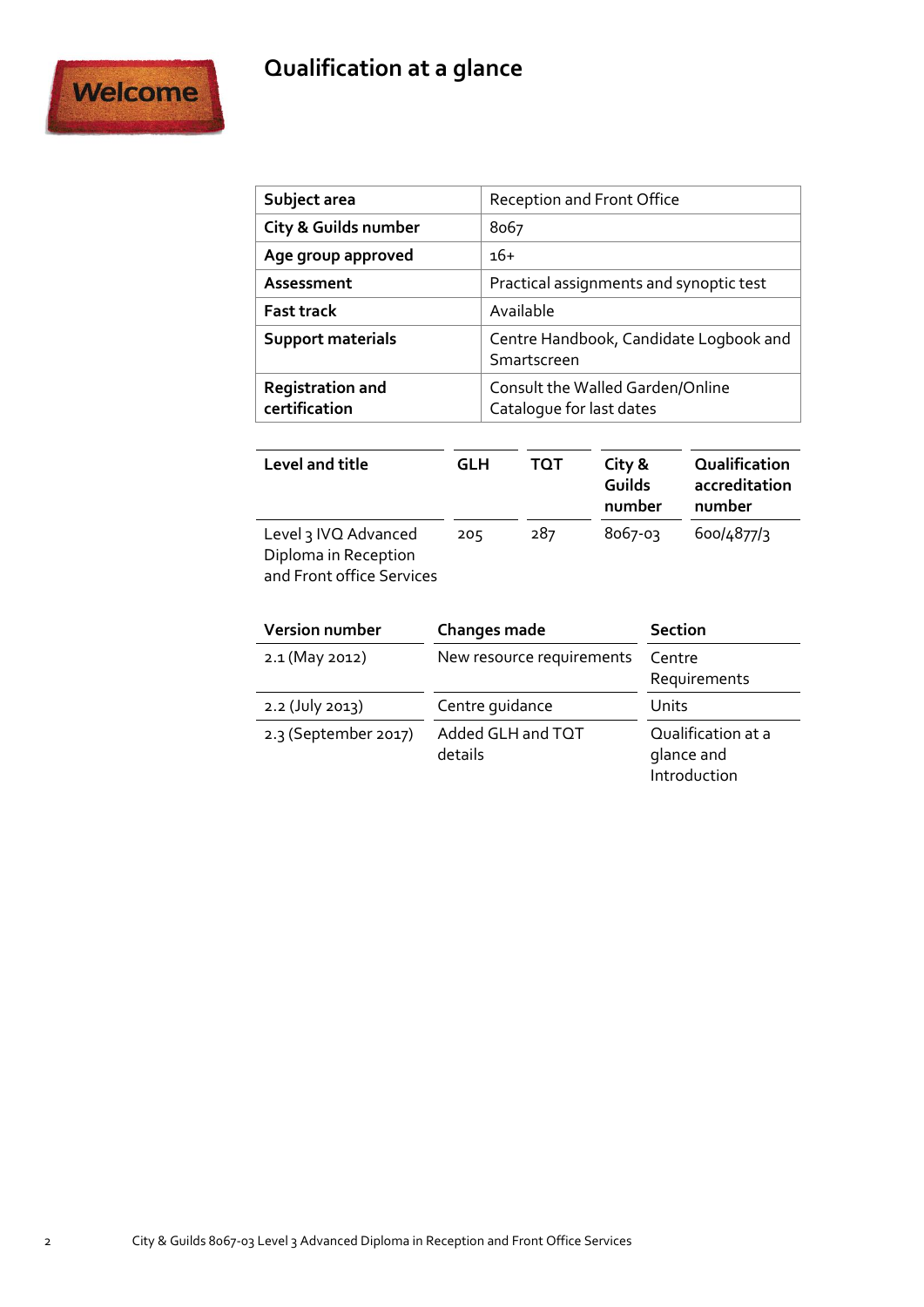# **Contents**



| 1                       | Introduction                                          | 4  |
|-------------------------|-------------------------------------------------------|----|
| $\overline{\mathbf{2}}$ | Structure                                             | 5  |
| 3                       | Centre requirements                                   | 6  |
|                         | Approval                                              | 6  |
|                         | Resource requirements                                 | 6  |
|                         | Candidate entry requirements                          | 8  |
| 4                       | Delivering the qualification                          | 9  |
|                         | Initial assessment and induction                      | 9  |
|                         | Support materials                                     | 9  |
| 5                       | Assessment                                            | 10 |
|                         | Assessment of the qualification                       | 10 |
| 6                       | <b>Units</b>                                          | 11 |
| Unit 301                | Maintain a healthy, safe and secure working           |    |
|                         | environment                                           | 12 |
| Unit 302                | Supervise customer service                            | 15 |
| <b>Unit 303</b>         | <b>Supervise staff training</b>                       | 18 |
| Unit 304                | Principles of supervising and leading teams           | 21 |
| <b>Unit 305</b>         | Resource management in the front office area          | 24 |
| Unit 306                | <b>Supervise front office operations</b>              | 27 |
| <b>Unit 307</b>         | Supervise cash handling operations                    | 30 |
| Unit 308                | <b>Reception and front office services principles</b> | 33 |
| Appendix 1              | Sources of general information                        | 34 |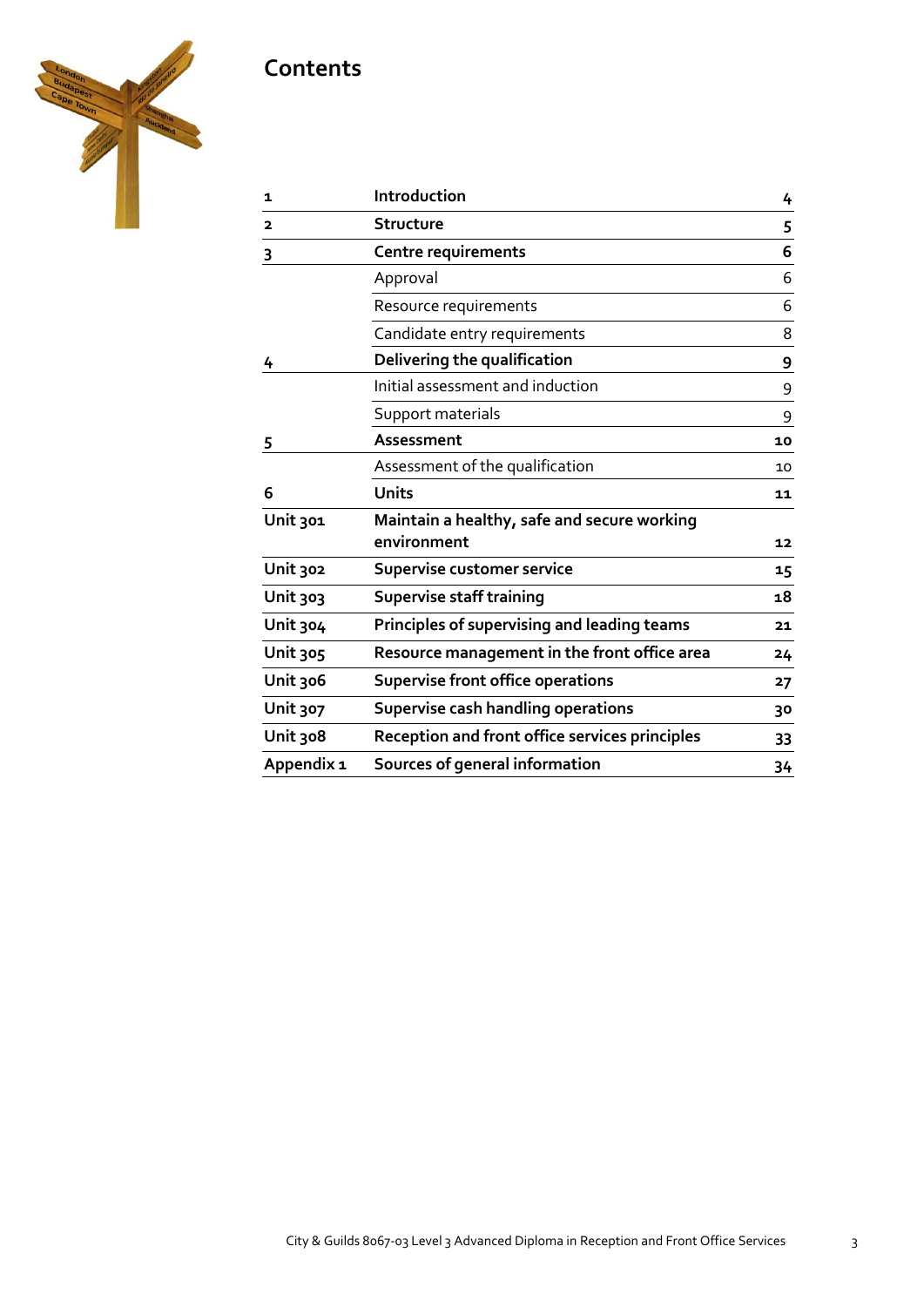# **1 Introduction**



This document tells you what you need to do to deliver the qualification:

| Area                                                | Description                                                                                                                                                                                                                                                                                                                                                                                                                                                                                                                                                             |
|-----------------------------------------------------|-------------------------------------------------------------------------------------------------------------------------------------------------------------------------------------------------------------------------------------------------------------------------------------------------------------------------------------------------------------------------------------------------------------------------------------------------------------------------------------------------------------------------------------------------------------------------|
| Who is the<br>qualification for?                    | The Level 3 Advanced Diploma in Reception and Front<br>Office Services is for candidates who have gained<br>experience in reception services and wish to extend<br>their departmental knowledge of planning, monitoring<br>and supervising staff and physical resources, handling<br>accounts and transactions. They will wish to progress<br>as a qualified receptionist in a supervisory role.<br>Candidates are required to demonstrate their<br>supervisory skills, both knowledge based and<br>practically, in order to fulfil the requirements of<br>assessments. |
| What does the<br>qualification cover?               | The qualification covers maintain a healthy, safe and<br>secure working environment, supervise customer<br>service, supervise staff training, principles of<br>supervising and leading teams, resource management<br>in the front office area, supervise front office<br>operations, supervising cash handling operations.                                                                                                                                                                                                                                              |
| What opportunities<br>for progression are<br>there? | On completion of this qualification candidates may<br>progress into employment as a supervisor within<br>reception and front office, or may continue to study<br>with one of City & Guild's partner institutions, The<br>Institute of Leadership and Management.<br>ILM Level 3 Certificate in First Line Management<br>ILM Level 4 Certificate in Management                                                                                                                                                                                                           |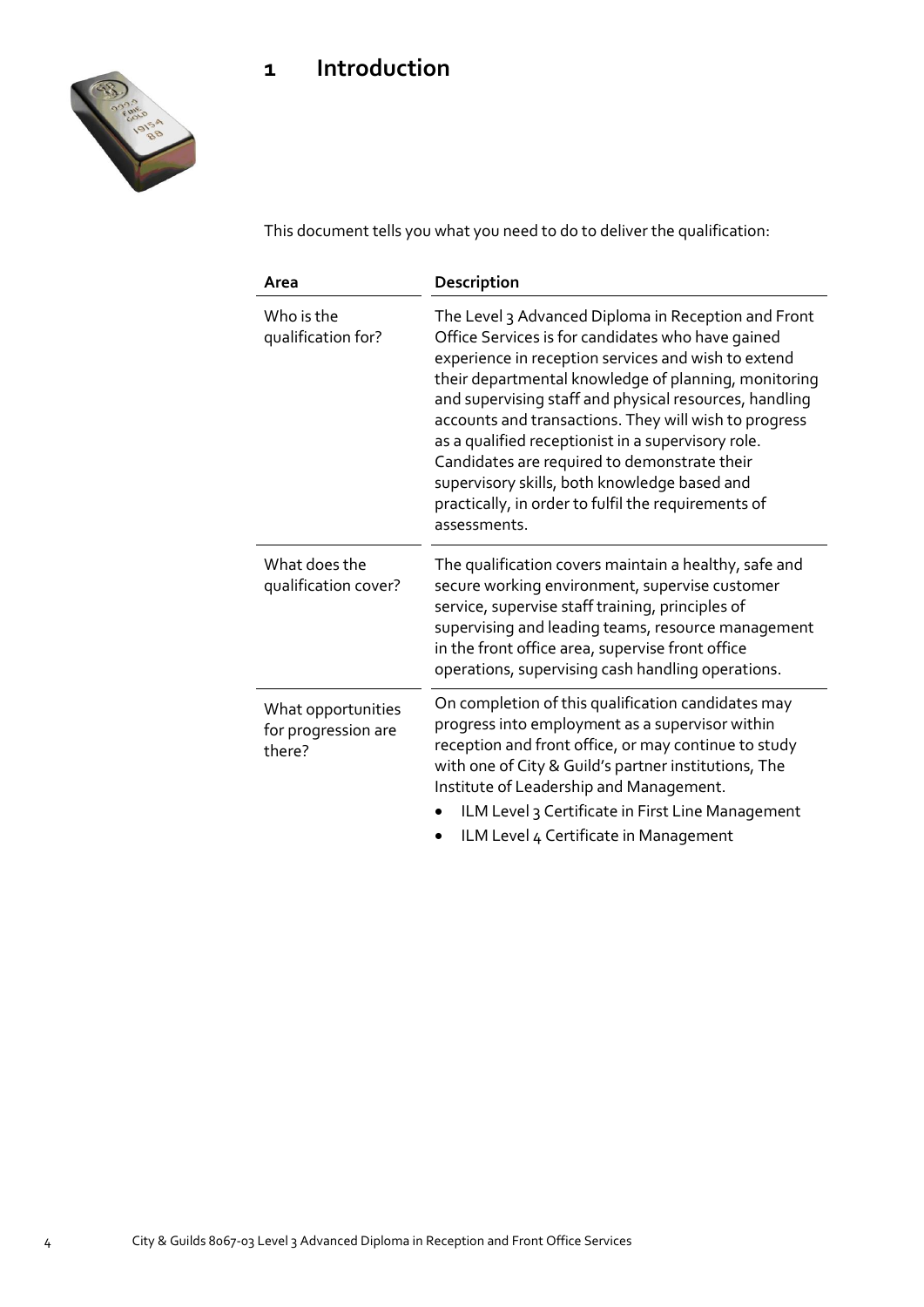## **2 Structure**



| Level 3 Advanced Diploma in Reception and Front Office Services |                                 |                                                                  |                                      |                             |
|-----------------------------------------------------------------|---------------------------------|------------------------------------------------------------------|--------------------------------------|-----------------------------|
| City &<br>Guilds<br>unit<br>number                              | Unit<br>accreditation<br>number | Unit title                                                       | <b>Notional</b><br>learning<br>hours | Guided<br>learning<br>hours |
| 301                                                             | J/503/7585                      | Maintain a healthy,<br>safe and secure<br>working<br>environment | 50                                   | 25                          |
| 302                                                             | L/503/7586                      | Supervise customer<br>service                                    | 50                                   | 25                          |
| 303                                                             | R/503/7587                      | Supervise staff<br>training                                      | 40                                   | 25                          |
| 304                                                             | Y/503/7588                      | Principles of<br>supervising and<br>leading teams                | 50                                   | 30                          |
| 305                                                             | L/503/7829                      | Resource<br>management in the<br>front office area               | 40                                   | 30                          |
| 306                                                             | F/503/7830                      | Supervise front<br>office operations                             | 60                                   | 30                          |
| 307                                                             | D/503/7835                      | Supervise cash<br>handling operations                            | 60                                   | 40                          |
| 308                                                             | Assessment                      | Reception and front<br>office services<br>principles             | N/A                                  |                             |

### **Total Qualification Time**

Total Qualification Time (TQT) is the total amount of time, in hours, expected to be spent by a Learner to achieve a qualification. It includes both guided learning hours (which are listed separately) and hours spent in preparation, study and assessment.

| Title and level                           | GLH | ΤΩΤ |
|-------------------------------------------|-----|-----|
| Level 3 IVQ Advanced Diploma in Reception | 205 | 287 |
| and Front office Services                 |     |     |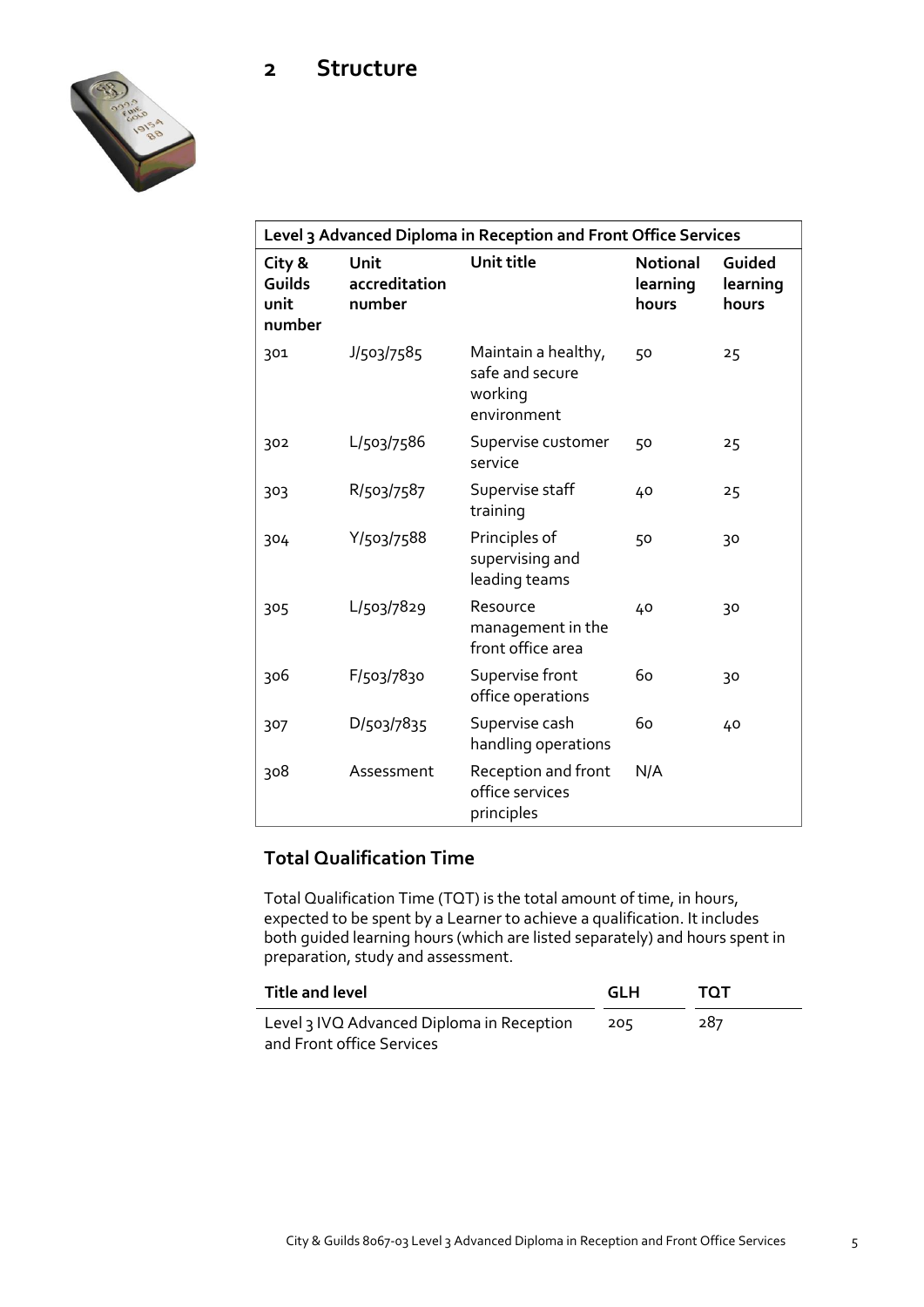# **3 Centre requirements**



### **Approval**

If your Centre is approved to offer the qualification:

 (7067-33) Level 3 IVQ Advanced Diploma in Reception Operations and Services (500/5802/2)

you can apply for approval for the new:

 (8067-03) Level 3 Advanced Diploma in Reception and Front office Services

using the fast track approval form, available from the City & Guilds website.

Centres should use the Fast Track Form if:

- there have been no changes to the way the qualifications are delivered, and
- they meet all of the approval criteria in the Fast Track Form guidance notes.

Fast track approval is available for 12 months from the launch of the qualification. After 12 months, the Centre will have to go through the standard Qualification Approval Process. The centre is responsible for checking that fast track approval is still current at the time of application.

To offer this qualification, new centres will need to gain both centre and qualification approval. Please refer to the *Centre Manual - Supporting Customer Excellence* for further information.

Centre staff should familiarise themselves with the structure, content and assessment requirements of the qualification before designing a course programme.

### **Resource requirements**

### **Resources**

This qualification is aimed at candidates who will be entering the industry and so it is important that they gain their experience in a professional setting. They should use appropriate equipment.

When being assessed candidates will need to have sufficient space to work efficiently and in a safe manner.

As a minimum, it is expected that centres seeking approval for this qualification have access to a well-equipped office style area including: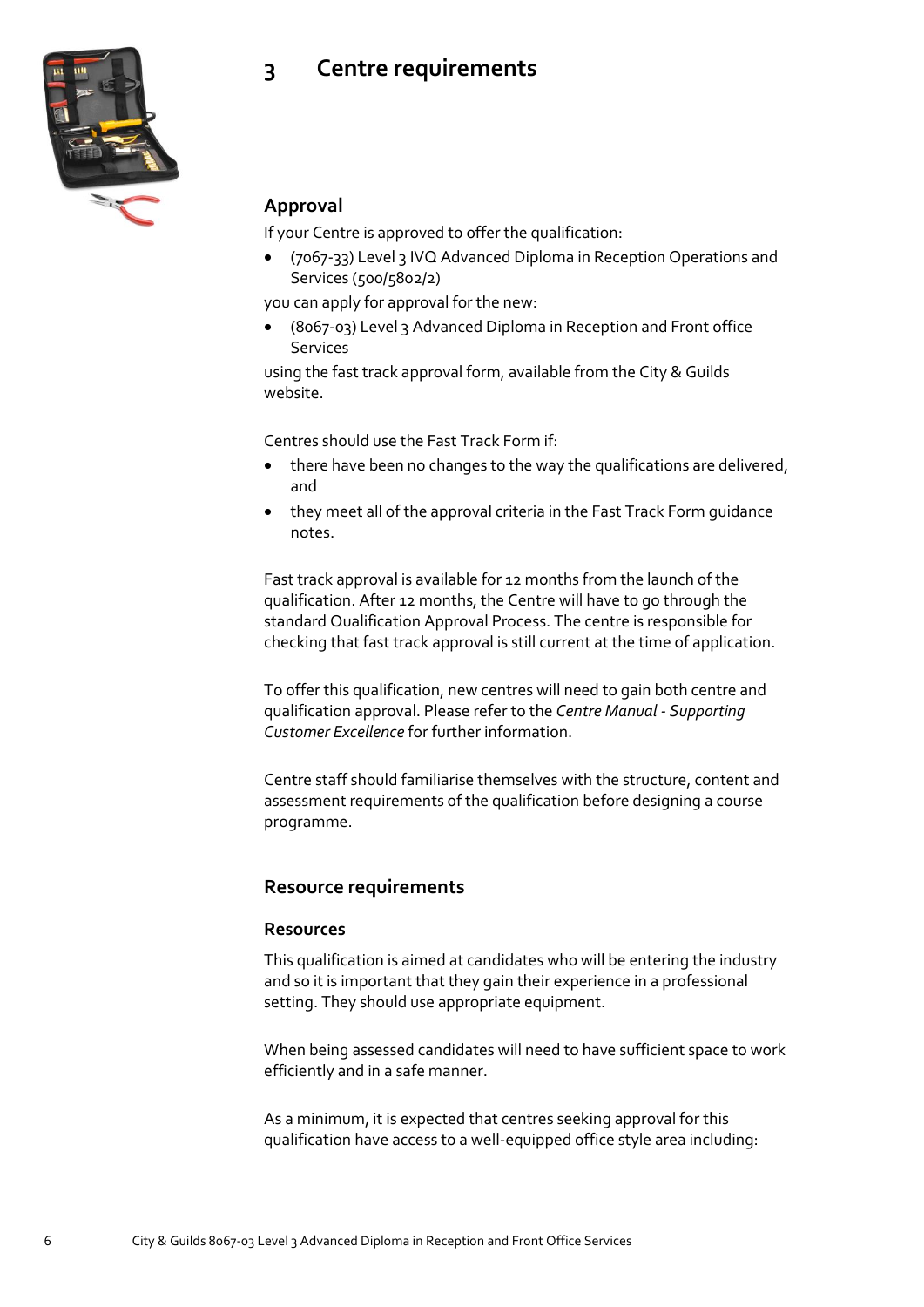- communication tools for example, email, phone, pager, memos, fax, 2 way radio
- general office equipment including computers, copiers, fax machines
- office stationery
- exemplar hotel stationery, for example, lost property book, luggage receipts, invoices and receipts
- suitable and secure storage facilities
- small and large office equipment- it is recommended that centres review the range of equipment requirements against each unit within this qualification as it may be necessary to purchase additional equipment in order to offer the qualification
- variety of payment and cash handling systems
- Health, Safety and Security equipment to include PPE if required, legal signage and fire safety
- a range of customers with a variety of specific requirements.

Centres should be able to maintain paper system stock levels to allow all candidates to complete realistic activities.

Centres must ensure that for this qualification the learners have access to people who they can supervise. This may include learners completing a lower level qualification within the same suite of qualifications.

Centres wishing to deliver these qualifications must ensure that they have the staff and facilities to deliver the practical elements of the course. If there are no facilities within the centre to deliver the activities in a realistic working environment we recommend developing links with local industry to provide hands-on experience.

### **Centre staffing**

Staff delivering this qualification must be able to demonstrate that they meet the following occupational expertise requirements. They should:

- be occupationally competent or technically knowledgeable in the area for which they are delivering training and/or have experience of providing training. This knowledge must be to the same level as the training being delivered
- have recent relevant experience in the specific area they will be assessing
- have credible experience of providing training.

Centre staff may undertake more than one role, eg tutor and assessor or internal verifier, but cannot internally verify their own assessments.

### **Continuing professional development (CPD)**

Centres must support their staff to ensure that they have current knowledge of the occupational area, that delivery, mentoring, training, assessment and verification is in line with best practice, and that it takes account of any national or legislative developments.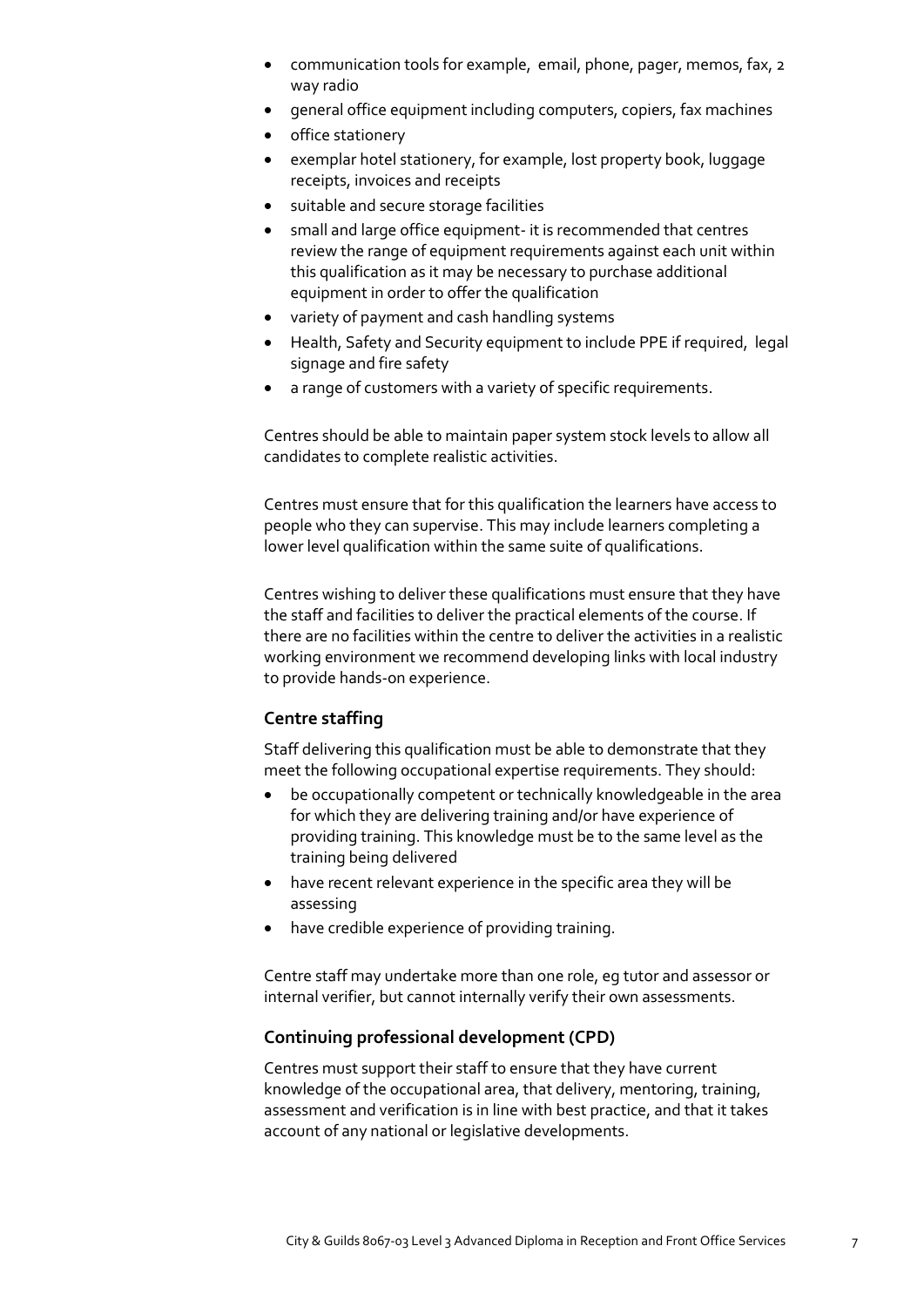# **Candidate entry requirements**

City & Guilds does not set entry requirements for this qualification. However, centres must ensure that candidates have the potential and opportunity to gain the qualification successfully.

### **Age restrictions**

City & Guilds cannot accept any registrations for candidates under 16 as these qualifications are not approved for under 16s.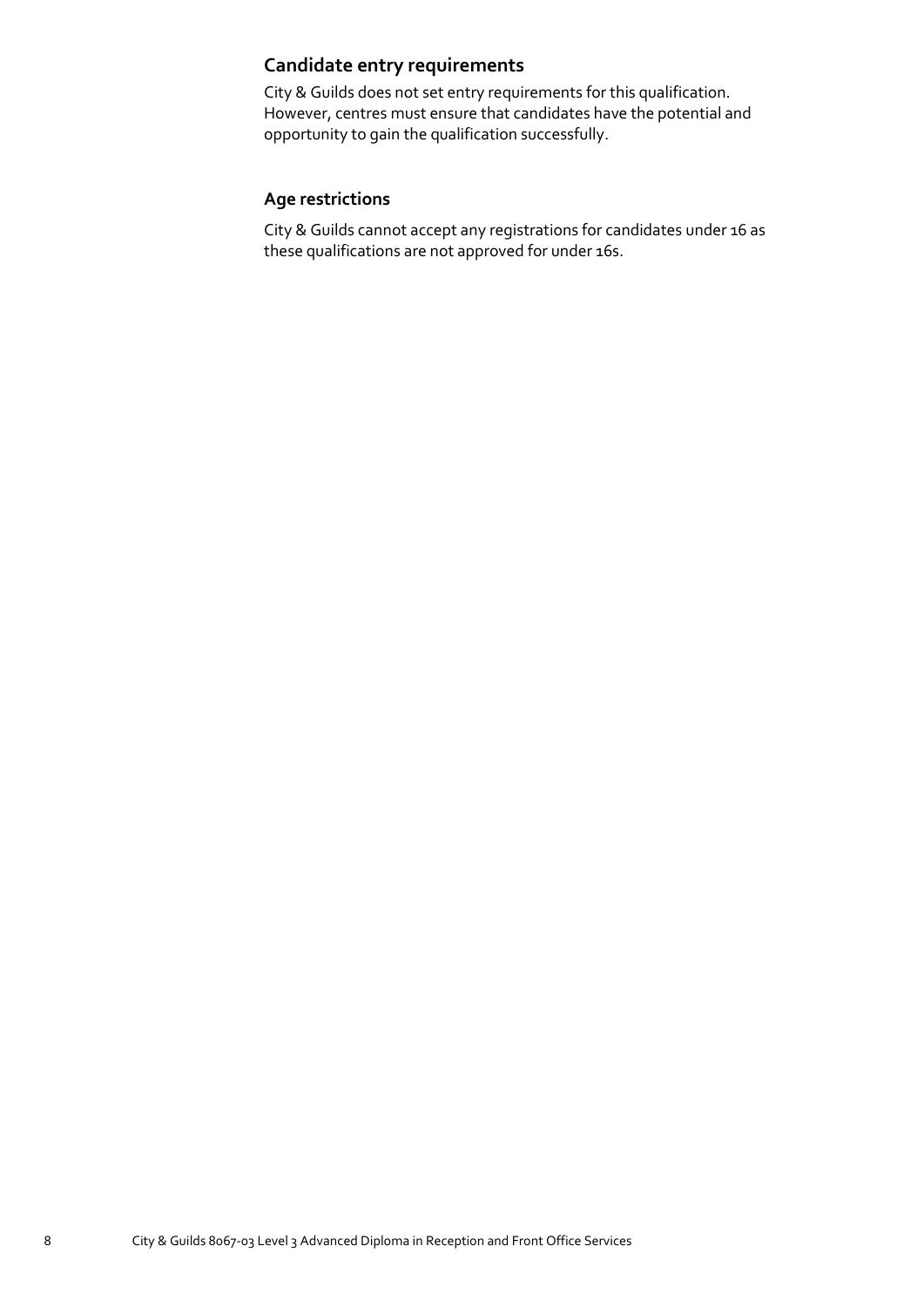# **4 Delivering the qualification**



### **Initial assessment and induction**

An initial assessment of each candidate should be made before the start of their programme to identify:

- if the candidate has any specific training needs,
- support and guidance they may need when working towards their qualification.
- any units they have already completed, or credit they have accumulated which is relevant to the qualification.
- the appropriate type and level of qualification.

We recommend that centres provide an induction programme so the candidate fully understands the requirements of the qualification, their responsibilities as a candidate, and the responsibilities of the centre. This information can be recorded on a learning contract.

### **Support materials**

The following resources are available for this qualification:

| Description        | How to access                 |
|--------------------|-------------------------------|
| Assessment Pack    | Website www.cityandquilds.com |
| Candidate logbook  | Website www.cityandquilds.com |
| <b>SmartScreen</b> | www.smartscreen.co.uk         |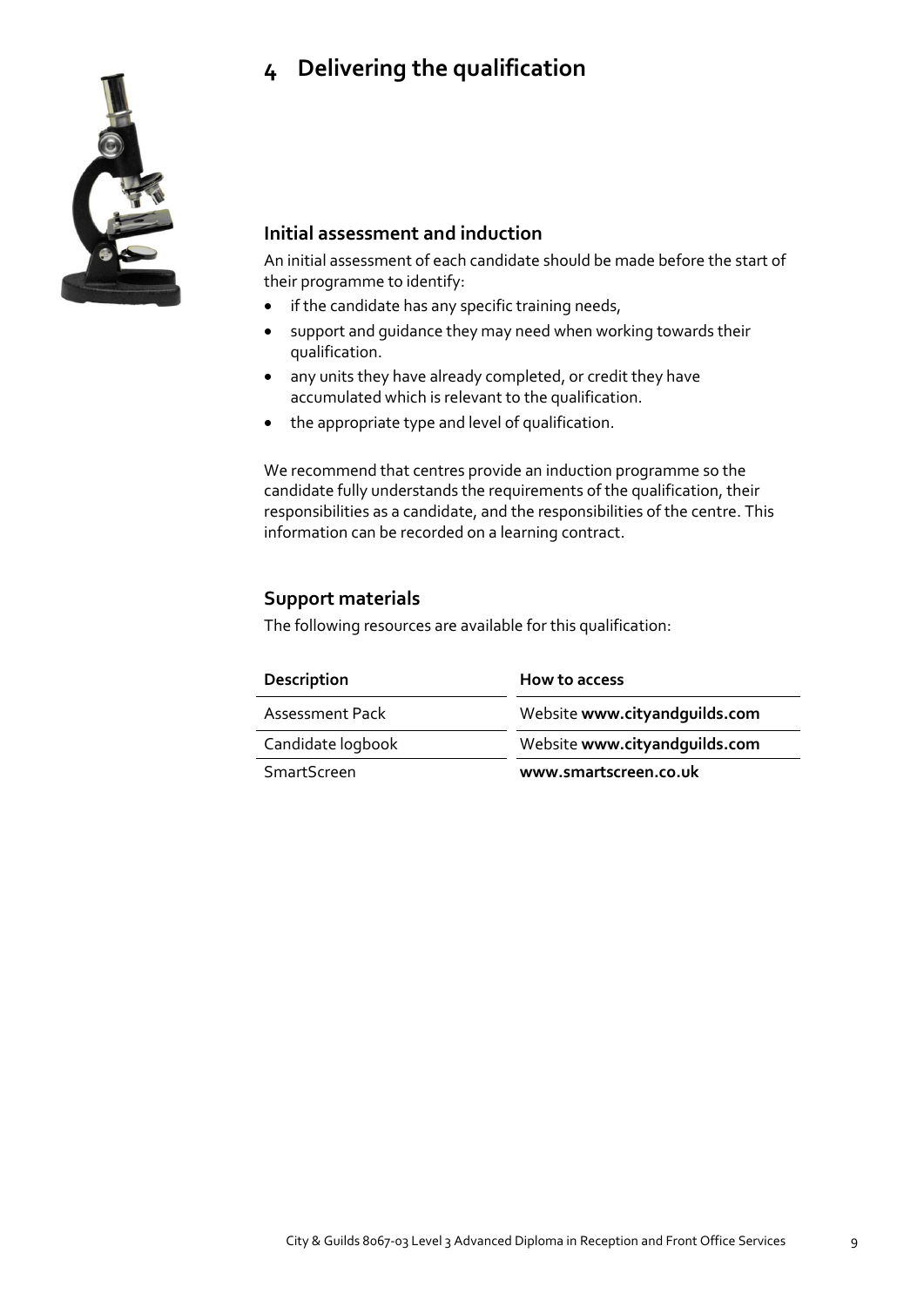# **5 Assessment**

# **Assessment of the qualification**

| <b>Advanced Diploma in Reception and Front Office Services</b>                                                                                                                                                                              |                                                                                                                                                                                                                                                                                                 |  |
|---------------------------------------------------------------------------------------------------------------------------------------------------------------------------------------------------------------------------------------------|-------------------------------------------------------------------------------------------------------------------------------------------------------------------------------------------------------------------------------------------------------------------------------------------------|--|
| <b>Practical assignments</b>                                                                                                                                                                                                                | <b>Externally set question papers</b>                                                                                                                                                                                                                                                           |  |
| Learners are required to successfully<br>complete practical assignments to<br>be assessed in centre. The<br>Assessment Pack which includes<br>specific quidance, information and<br>instructions can be located at<br>www.cityandguilds.com | To achieve the qualification,<br>candidates are required to be<br>successful in the following<br>examination:<br>Reception Services and<br><b>Front Office Principles</b><br>Please refer to the International<br>Directory on the Walled Garden for<br>dates and times of each<br>examination. |  |
|                                                                                                                                                                                                                                             | Test specifications for each<br>examination can be found in<br>Appendix 1 of the Assessment Pack.                                                                                                                                                                                               |  |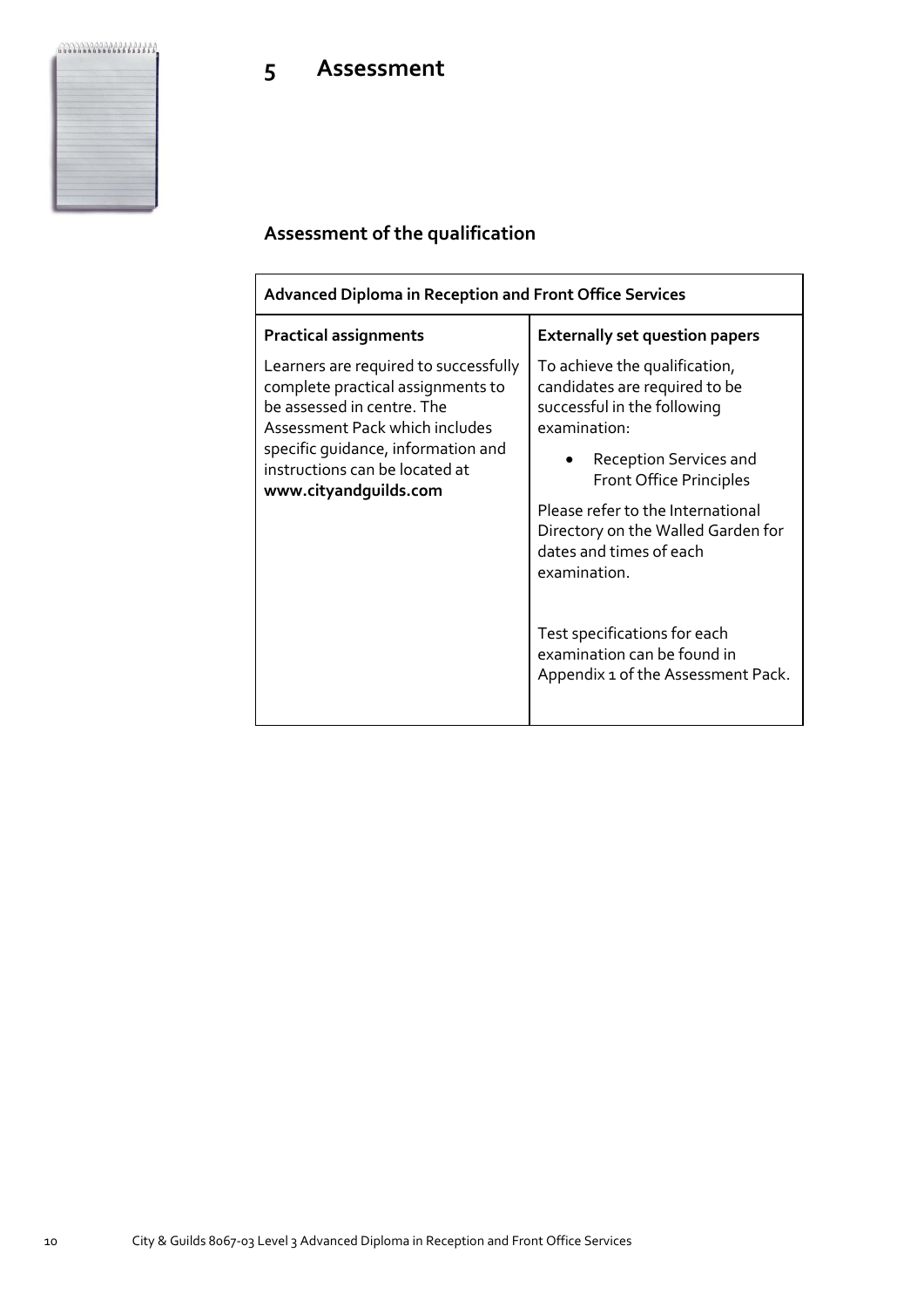

### **Structure of units**

These units each have the following:

- City & Guilds reference number
- title
- Unit Accreditation Number
- level
- notional learning hours
- guided learning hours
- learning outcomes which are comprised of a number of assessment criteria

Centres must deliver the full breadth of the range. Specialist equipment or commodities may not be available to all centres, so centres should ensure that their delivery covers their use. This may be covered by a practical demonstration (e.g. video). For the practical assessments for this qualification, centres should ensure that there are sufficient resources to complete the task but are not required to use all the equipment or commodities in the range.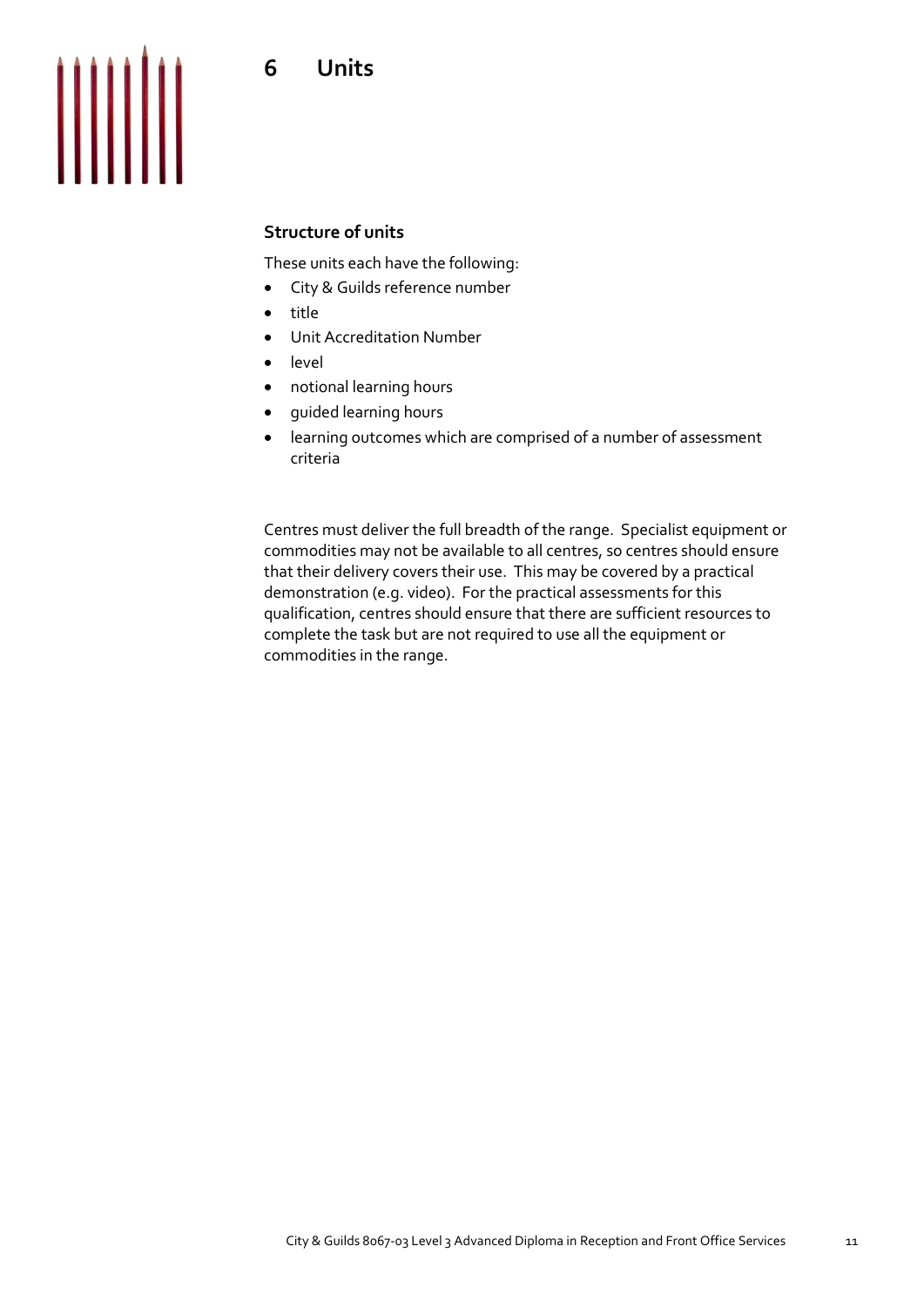# **Unit 301 Maintain a healthy, safe and secure working environment**

| <b>UAN:</b>                     | J/503/7585                                                                                                                                                                                                                                                                                                                                                                                                                                                                         |
|---------------------------------|------------------------------------------------------------------------------------------------------------------------------------------------------------------------------------------------------------------------------------------------------------------------------------------------------------------------------------------------------------------------------------------------------------------------------------------------------------------------------------|
| Level:                          | Level 3                                                                                                                                                                                                                                                                                                                                                                                                                                                                            |
| <b>Notional learning hours:</b> | 50                                                                                                                                                                                                                                                                                                                                                                                                                                                                                 |
| <b>Guided learning hours:</b>   | 25                                                                                                                                                                                                                                                                                                                                                                                                                                                                                 |
| Aim:                            | The aim of this unit is to enable learners to<br>acquire in-depth knowledge of health, safety<br>and security in the workplace. Learners will<br>demonstrate skills as a supervisor, and will<br>implement measures to prevent hazards by<br>undertaking risk assessments, monitoring<br>and recording information about health and<br>safety and ensuring that staff are well trained<br>in their responsibilities in order to maintain a<br>safe and secure working environment. |

| Learning outcome                                                                                         |  |
|----------------------------------------------------------------------------------------------------------|--|
| The learner will:                                                                                        |  |
| Understand health, safety and security in the workplace<br>$\mathbf{1}$                                  |  |
| Assessment criteria                                                                                      |  |
| The learner can:                                                                                         |  |
| describe the supervisors' responsibility for health, safety and<br>1.1<br>security                       |  |
| explain the importance of all staff knowing about health, safety and<br>1.2<br>security in the workplace |  |
| describe typical health, safety and security hazards that may exist<br>1.3<br>in the workplace           |  |
| describe methods used to assess the risks associated with typical<br>1.4<br>health, safety and security  |  |
| describe methods to <b>monitor</b> health, safety and security in the<br>1.5<br>workplace                |  |
| describe action to help eliminate or minimise risks<br>1.6                                               |  |
| describe the main causes of accidents in the workplace<br>1.7                                            |  |
| state the common injuries in the workplace<br>1.8                                                        |  |
| describe the <b>action</b> to be taken in the case of an <b>emergency</b> .<br>1.9                       |  |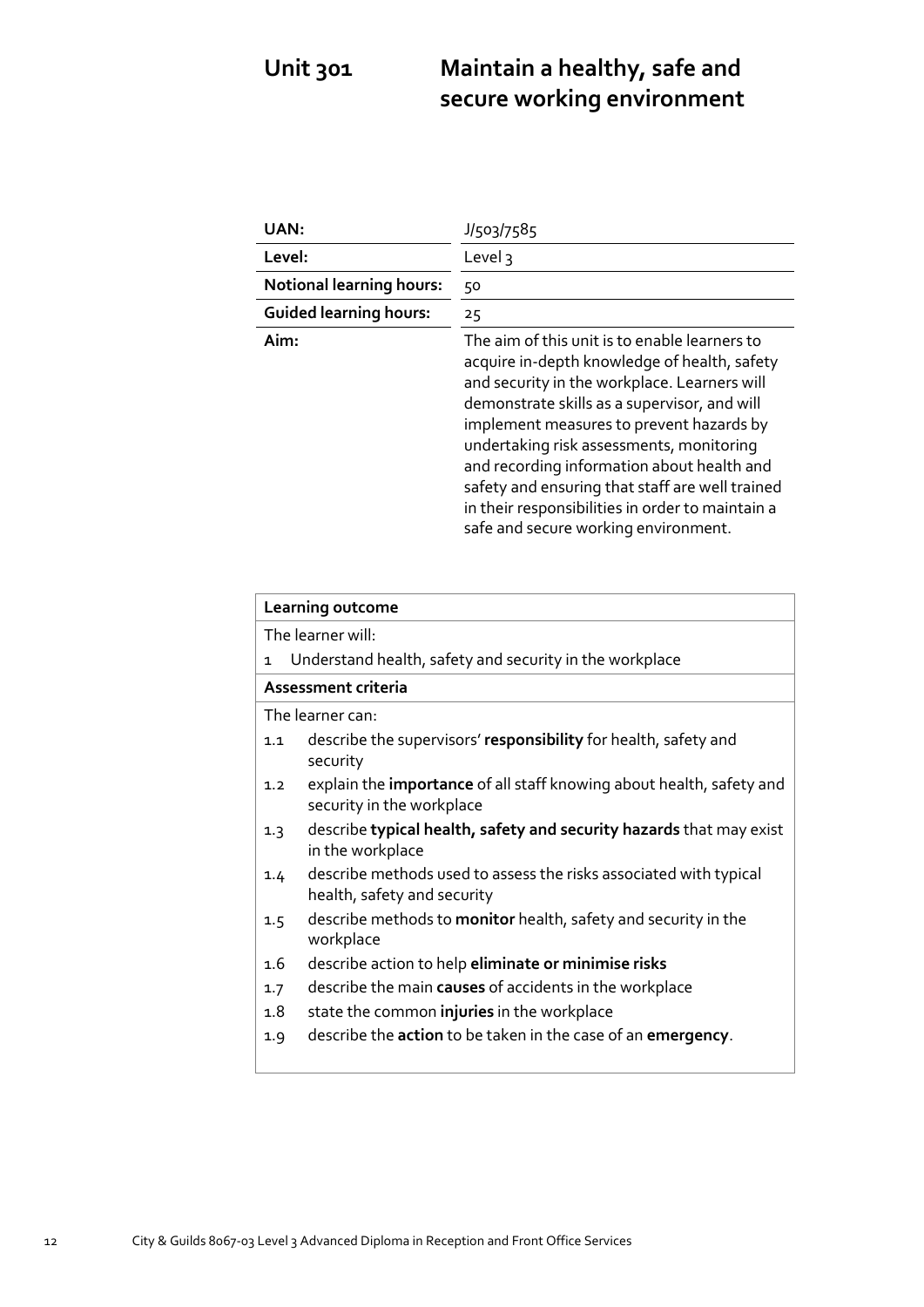### **Range**

### **Responsibility**

To maintain a healthy, safe and secure working environment for staff and customers, to report potentially hazardous situations to managers, or take action when possible to correct hazards, to supervise staff to avoid accidents, to maintain records.

### **Importance**

To maintain the safety of everyone on the premises, to avoid accidents, to protect others, to develop awareness of potential hazards, to comply with legal requirements.

### **Typical health, safety and security hazards**

Risk of fire, gas, arson, bomb threat, personal injury to people, theft, damage, lack of risk management or training, security.

### **Monitor**

Safety checks on equipment being used, check on fire fighting equipment, observation in the working area, work place systems and procedures for identification and action on discovering a health, safety or security hazard, risk assessments, staff working practices, review of staff training.

### **Eliminate or minimise risks**

Remove hazard, remain diligent at all time, challenge strangers, staff training, security systems, reporting methods.

### **Causes**

Spillages, trailing wires, faulty equipment, poor signage, inappropriate behaviour, inappropriate personal presentation, hot liquids, naked flames.

### **Injuries**

Electric shocks, cuts, fractures, burns, allergic reaction.

### **Action**

Raise alarm, evacuate building, call relevant services such as fire, ambulance and or police, support fire officers, emergency services and guests, record.

### **Emergency**

Fire, gas leak, accident, guest illness, bomb scare, security risk, theft.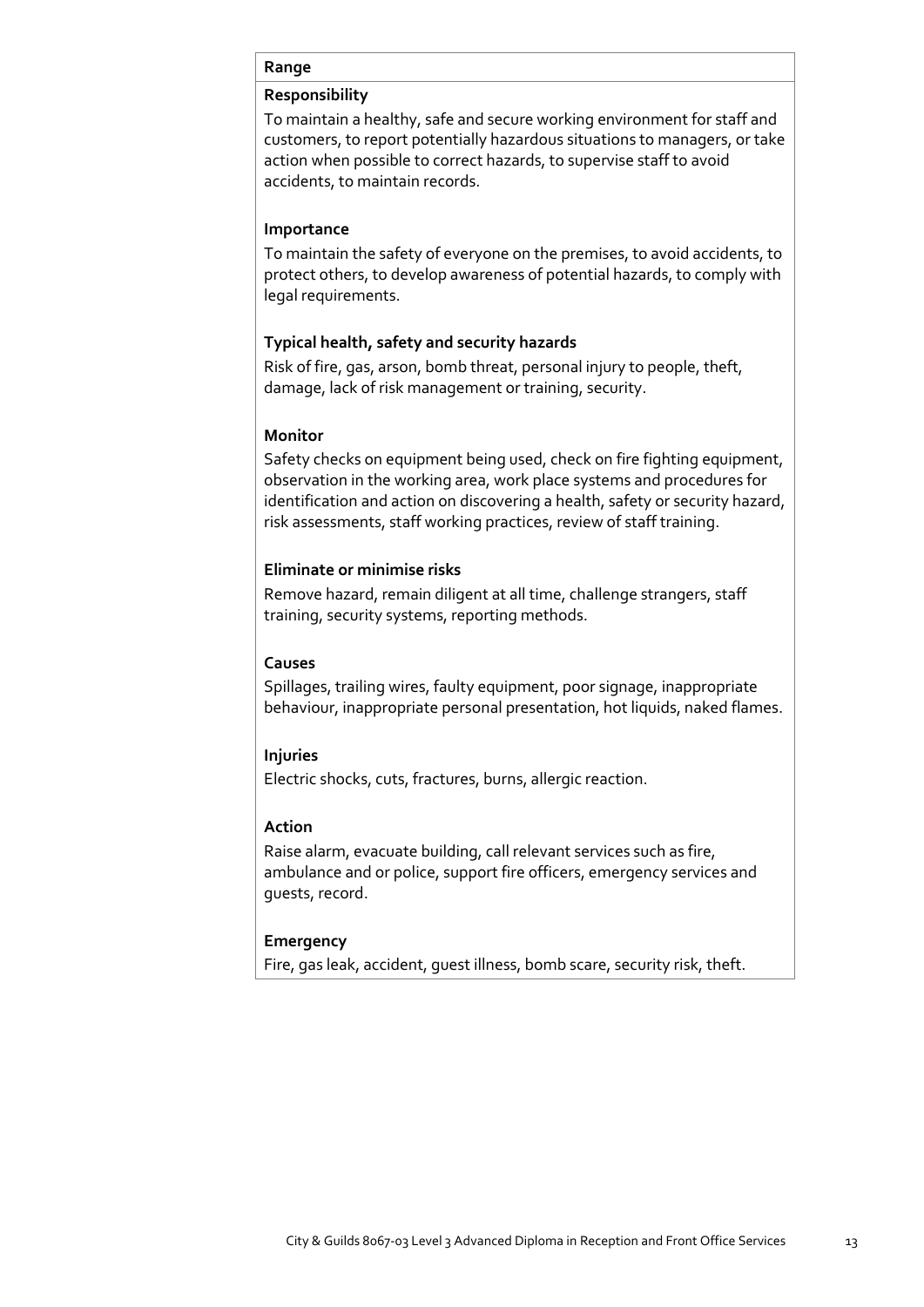### **Learning outcome**

The learner will:

2 Monitor and maintain health, safety and security in the workplace

### **Assessment criteria**

The learner can:

- 2.1 **monitor** health, safety and security in area of responsibility
- 2.2 carry out **risk assessment** of the working environment
- 2.3 **deal with** breaches of health, safety and security procedures by staff
- 2.4 maintain **documentation** relating to health and safety
- 2.5 conduct on the job training for staff in health, safety and security.

### **Range**

### **Monitor**

Safety checks on equipment being used, checks on fire fighting equipment, observation in the working area, work place systems and procedures for identification and action on discovering a health, safety or security hazard, risk assessments.

### **Risk assessment**

Identify the risk, decide who might be harmed and how, evaluate the risk and decide on preventative measures, record findings and implementation of preventative measures, review assessment and update if necessary.

### **Deal with**

Speak to member of staff, correct the problem, report the problem, conduct further training or coaching, disciplinary action if necessary.

### **Documentation**

Records of safety procedures, testing checks, risk assessment, accidents, fire evacuation.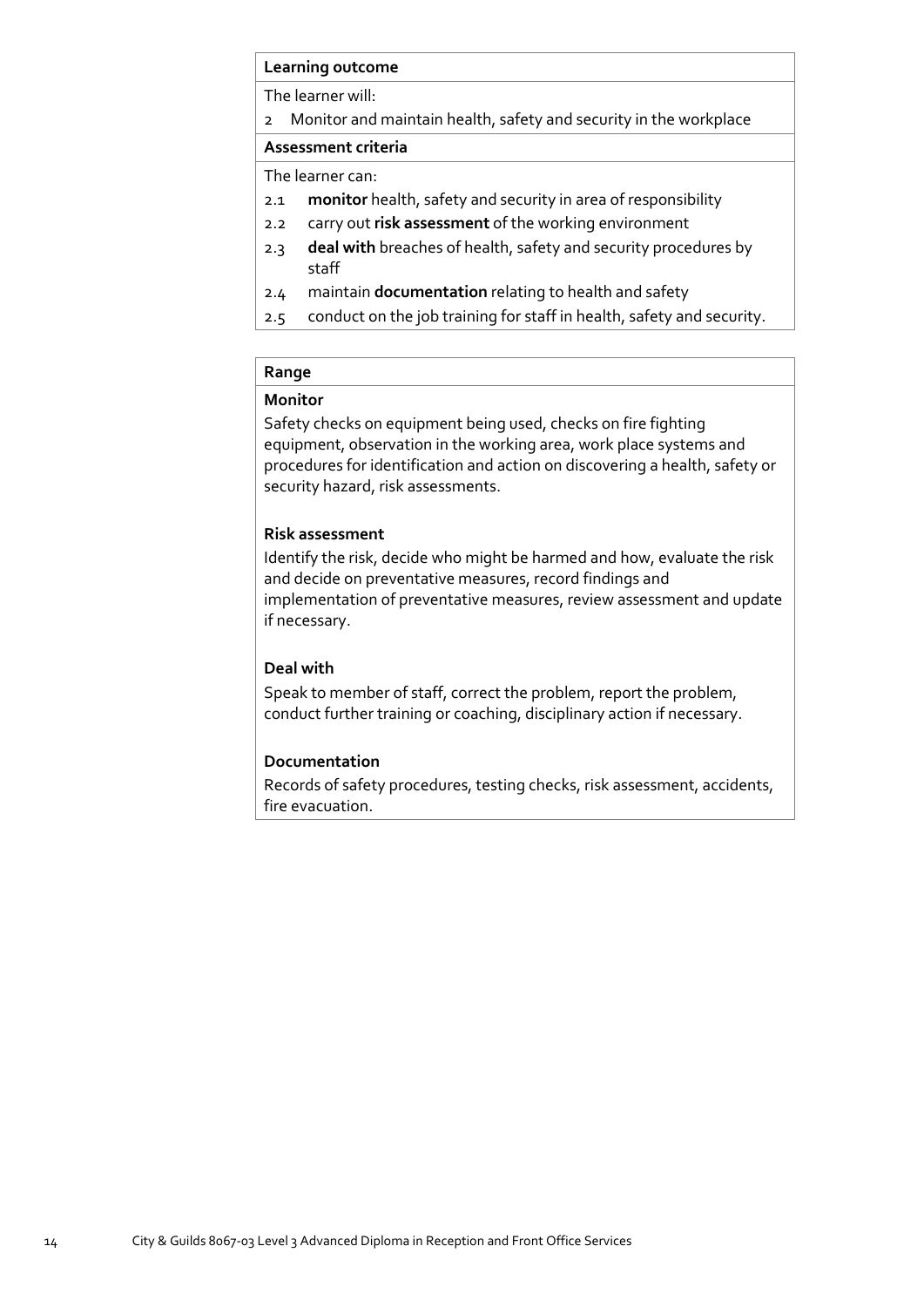| UAN:                            | L/503/7586                                                                                                                                                                                                                                                                |
|---------------------------------|---------------------------------------------------------------------------------------------------------------------------------------------------------------------------------------------------------------------------------------------------------------------------|
| Level:                          | Level 3                                                                                                                                                                                                                                                                   |
| <b>Notional learning hours:</b> | 50                                                                                                                                                                                                                                                                        |
| <b>Guided learning hours:</b>   | 25                                                                                                                                                                                                                                                                        |
| Aim:                            | The aim of this unit is to provide the<br>knowledge of how to supervise customer<br>service performance in a team. Learners will<br>acquire practical skills in monitoring<br>customer service standards and provide<br>feedback to team members on their<br>performance. |

|              | Learning outcome                                                                                  |
|--------------|---------------------------------------------------------------------------------------------------|
|              | The learner will:                                                                                 |
| $\mathbf{1}$ | Understand how to develop customer service within the organisation                                |
|              | Assessment criteria                                                                               |
|              | The learner can:                                                                                  |
| 1.1          | describe the <b>characteristics</b> of good customer service                                      |
| 1.2          | describe the role of the supervisor when developing excellent<br>customer service within the team |
| 1.3          | explain the <b>impact</b> of customer service on the performance of the<br>organisation           |
| 1.4          | explain the relationship between delivering customer service and<br>selling products and services |
| 1.5          | describe organisational standards that inform the development of<br>customer service              |
| 1.6          | identify specific needs to consider when developing customer<br>services                          |
| 1.7          | describe methods for monitoring and measuring customer service<br>standards                       |
| 1.8          | describe <b>corrective actions</b> in the case of below-standard customer<br>service.             |
|              |                                                                                                   |

### **Range**

### **Characteristics**

Professionalism, personal presentation, behaviour, working according to organisational procedures, listening skills, assertiveness, appropriate use of language, communication skills/questioning techniques, body language, use of eye contact, motivating, leadership, support.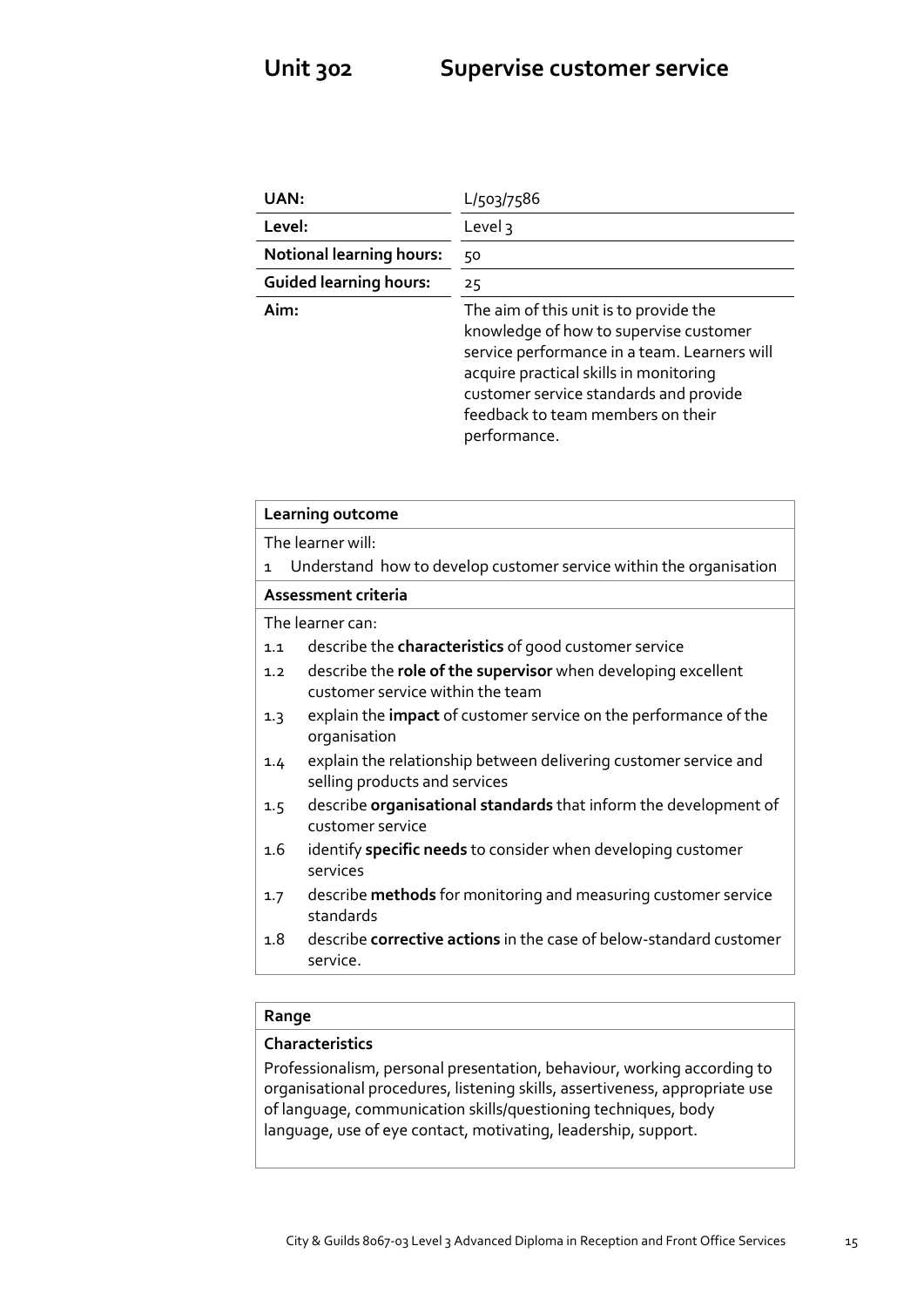### **Role of the supervisor**

Lead by example, identify training, anticipate customer needs, monitor and address customer feedback, motivate staff.

### **Impact**

Positive: Increased sales and profit, fewer complaints, new customers, numbers of compliments, repeat business/brand loyalty, reduced staff turnover, referred business, increased market share, job satisfaction and staff motivation.

Negative: loss of business and reputation, lower staff morale, complaints, increased staff turnover.

### **Organisational standards**

Customer charter, complaints procedure.

### **Specific needs**

Language, different cultural behaviours, customs, religion, access requirements, dietary, different age groups.

### **Methods**

Key performance indicators, staff appraisal/performance review, customer feedback, observation, mystery shopper.

### **Corrective actions**

Immediate: investigation, identify failures and causes, apologise/resolve customer problem, offer complementary products.

Long-term: review procedures, disciplinary/warning, feedback to staff, development and training of staff.

| Learning outcome    |                                                                |  |
|---------------------|----------------------------------------------------------------|--|
|                     | The learner will:                                              |  |
| $\overline{2}$      | Be able to supervise customer service within the organisation  |  |
| Assessment criteria |                                                                |  |
|                     | The learner can:                                               |  |
| 2.1                 | demonstrate excellent customer service standards when          |  |
|                     | supervising a team                                             |  |
| 2.2                 | encourage team members to promote the sale of additional       |  |
|                     | products and services                                          |  |
| 2.3                 | make provisions for customers with specific needs              |  |
| 2.4                 | <b>monitor</b> customer service standards                      |  |
| 2.5                 | provide ongoing feedback to staff                              |  |
| 2.6                 | implement any corrective actions in the case of below-standard |  |
|                     | customer service.                                              |  |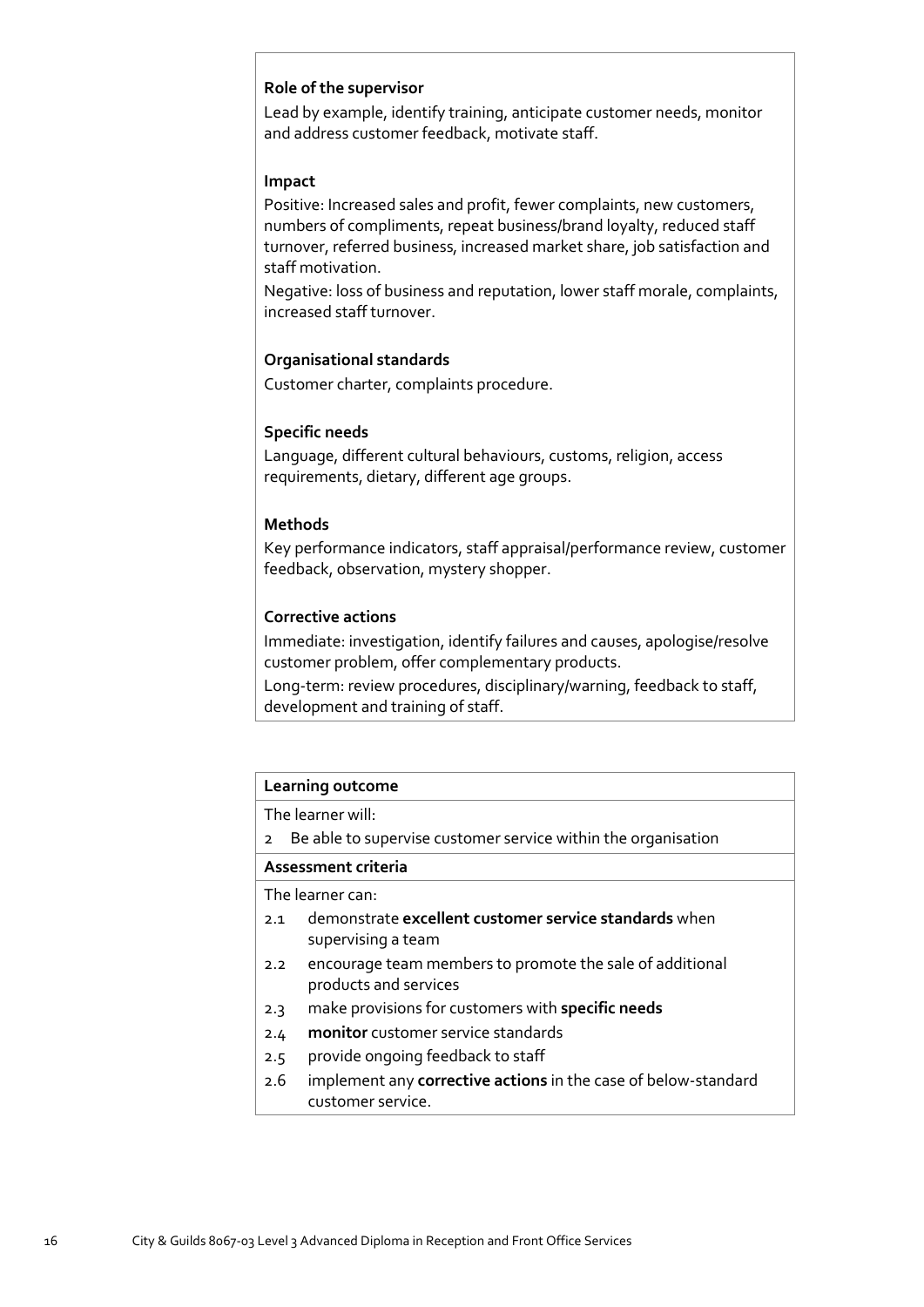### **Range**

### **Excellent customer service standards**

Professionalism, personal presentation, behaviour, working according to organisational procedures, listening skills, assertiveness, appropriate use of language, communication skills/questioning techniques, body language, use of eye contact, motivating, leadership, support.

### **Specific needs**

Language, different cultural behaviours, customs, religion, access requirements, dietary, different age groups.

### **Monitor**

Customer feedback, observation, mystery shopper.

### **Corrective actions**

Immediate: investigation, identify failures and causes, apologise/resolve customer problem, offer complementary products

Long-term: review procedures, disciplinary/warning, feedback to staff, development and training of staff.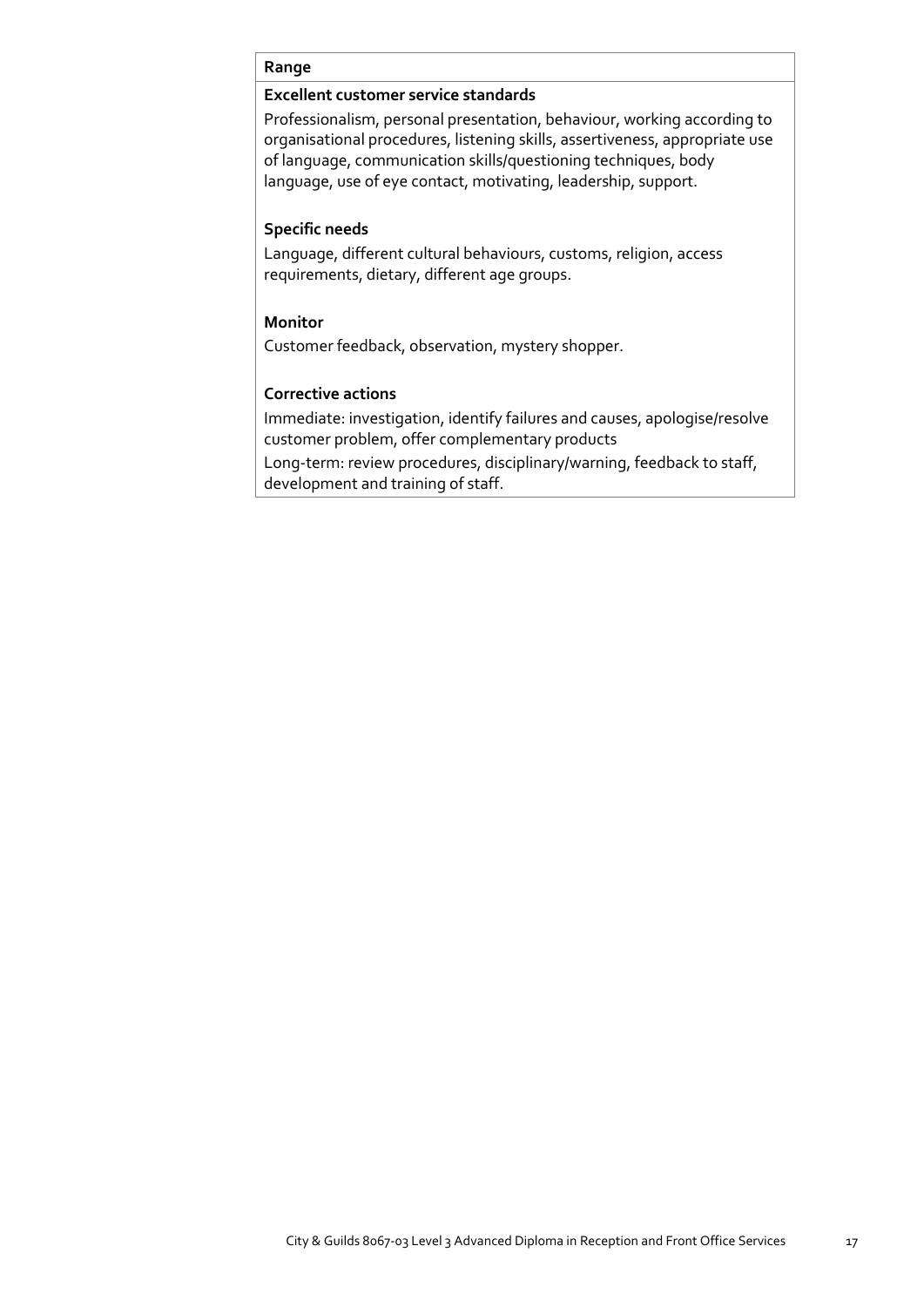| UAN:                            | R/503/7587                                                                                                                                                                                                          |
|---------------------------------|---------------------------------------------------------------------------------------------------------------------------------------------------------------------------------------------------------------------|
| Level:                          | Level 3                                                                                                                                                                                                             |
| <b>Notional learning hours:</b> | 40                                                                                                                                                                                                                  |
| <b>Guided learning hours:</b>   | 25                                                                                                                                                                                                                  |
| Aim:                            | The aim of this unit is to enable the learner to<br>develop the necessary knowledge and<br>understanding of the principles of identifying<br>staff training needs and to be able to organise<br>a training session. |

| Learning outcome                                                  |  |
|-------------------------------------------------------------------|--|
| The learner will:                                                 |  |
| Understand how to train staff<br>1                                |  |
| Assessment criteria                                               |  |
| The learner can:                                                  |  |
| state the importance of staff training to the organisation<br>1.1 |  |
| describe the <b>benefits</b> of staff development<br>1.2          |  |
| explain the methods of identifying staff training needs<br>1.3    |  |
| explain the importance of structured and planned training<br>1.4  |  |
| identify the content of a training plan<br>1.5                    |  |
| describe the planning considerations for training sessions<br>1.6 |  |
| state different types of training records<br>1.7                  |  |
| describe methods of monitoring the progress of trainees.<br>1.8   |  |
|                                                                   |  |

### **Range**

### **Importance**

To achieve organisational objectives, to provide staff with correct skills to deliver service and products, motivate individuals and teams, build team spirit, empowerment of staff, staff retention, legal obligation.

### **Benefits**

Individual satisfaction, motivation, efficiency, increased skills, cohesion of teams.

### **Methods**

Observation, questioning, interview, induction, appraisals, customer and peer feedback, skills audit.

**Importance of structured and planned training**  To address learning needs, to be cohesive, follows a logical sequence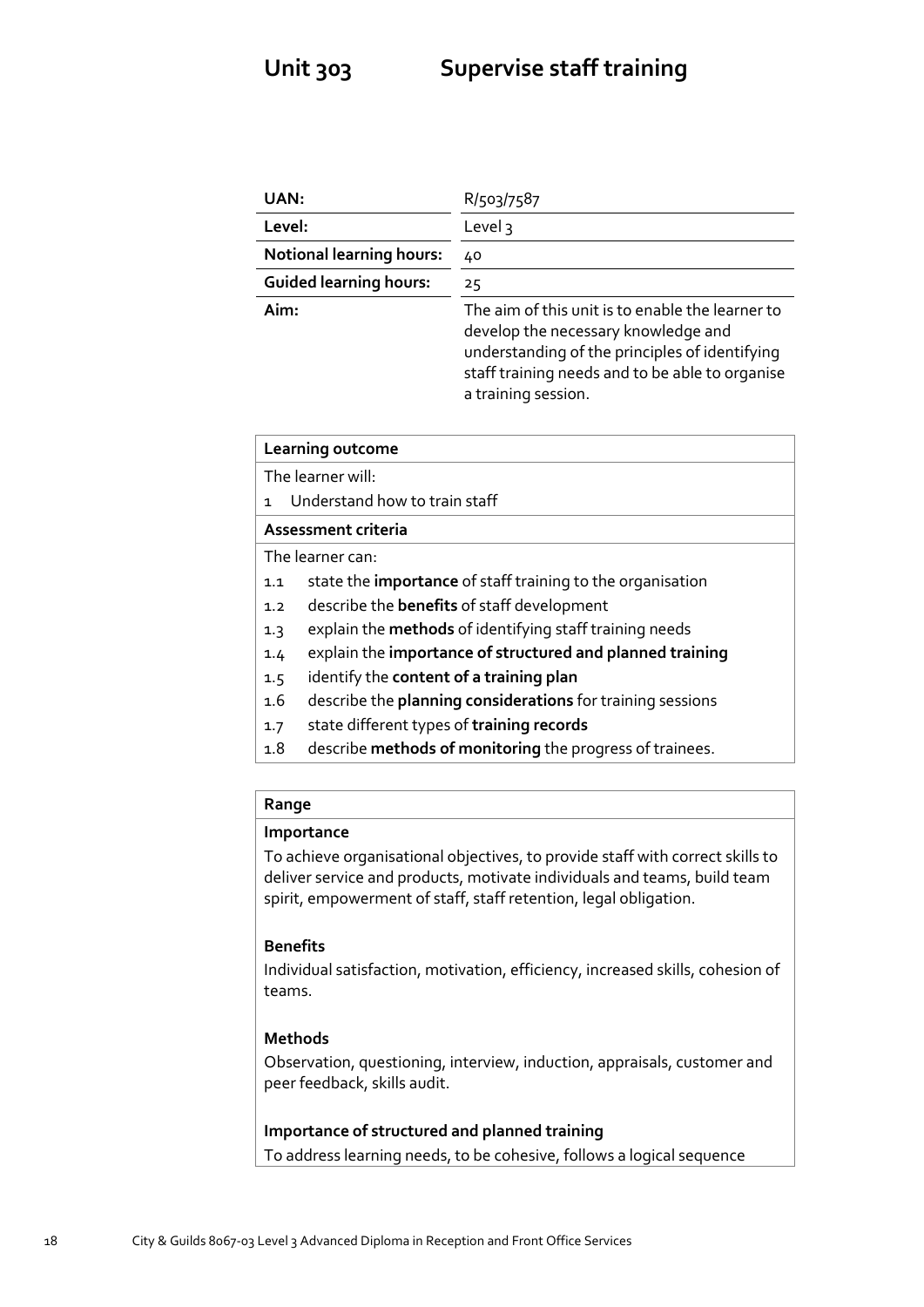building on the knowledge and understanding, to enable assessment of learning, to be consistent.

### **Content of a training plan**

Resources required, skills and knowledge to be developed, objectives, duration, cost.

### **Planning considerations**

Aim, objectives, methods of delivery (eg demonstration, theory, practical application), review.

### **Training records**

Logbooks, CPD records, HR record.

### **Methods of monitoring**

Target setting, observation, questioning, assessment, customer feedback, review date setting.

### **Learning outcome**

The learner will:

2 Be able to train staff

### **Assessment criteria**

The learner can:

- 2.1 assess **training needs** of staff against organisational objectives
- 2.2 develop a **structured** training session
- 2.3 demonstrate **training methods**
- 2.4 provide **materials** and equipment to support training
- 2.5 **monitor** the progress of trainees
- 2.6 provide **ongoing guidance and instruction** to staff.

### **Range**

### **Training needs**

Induction, legal responsibilities development of knowledge to underpin role, skills required for the role, new developments (equipment, changes to standards of operation for example after a refurbishment), succession planning.

### **Structured**

Clearly sets out aim, objectives, captures attention, is broken into sequences, paced to adapt to learners needs, includes review of learning at intervals, summary at the end, checks learning has taken place.

### **Training methods**

Demonstration, presentation, group training, one to one training.

### **Materials**

Handouts, PowerPoint slides, DVD, internet, books.

### **Monitor**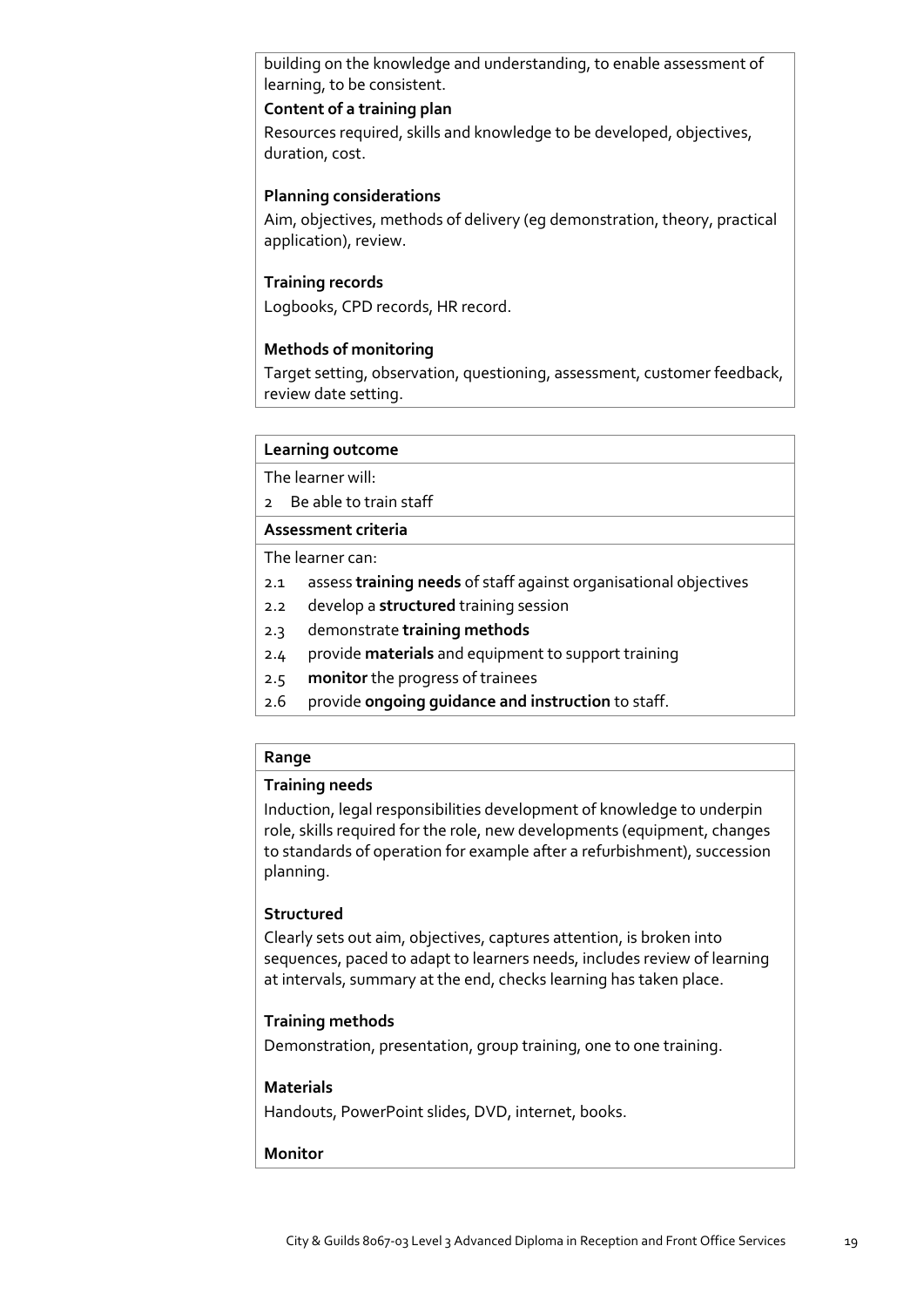Observation, verbal checks, feedback.

### **Ongoing guidance and instruction**

Checking that skills have been learnt, providing coaching and/or mentoring, feedback.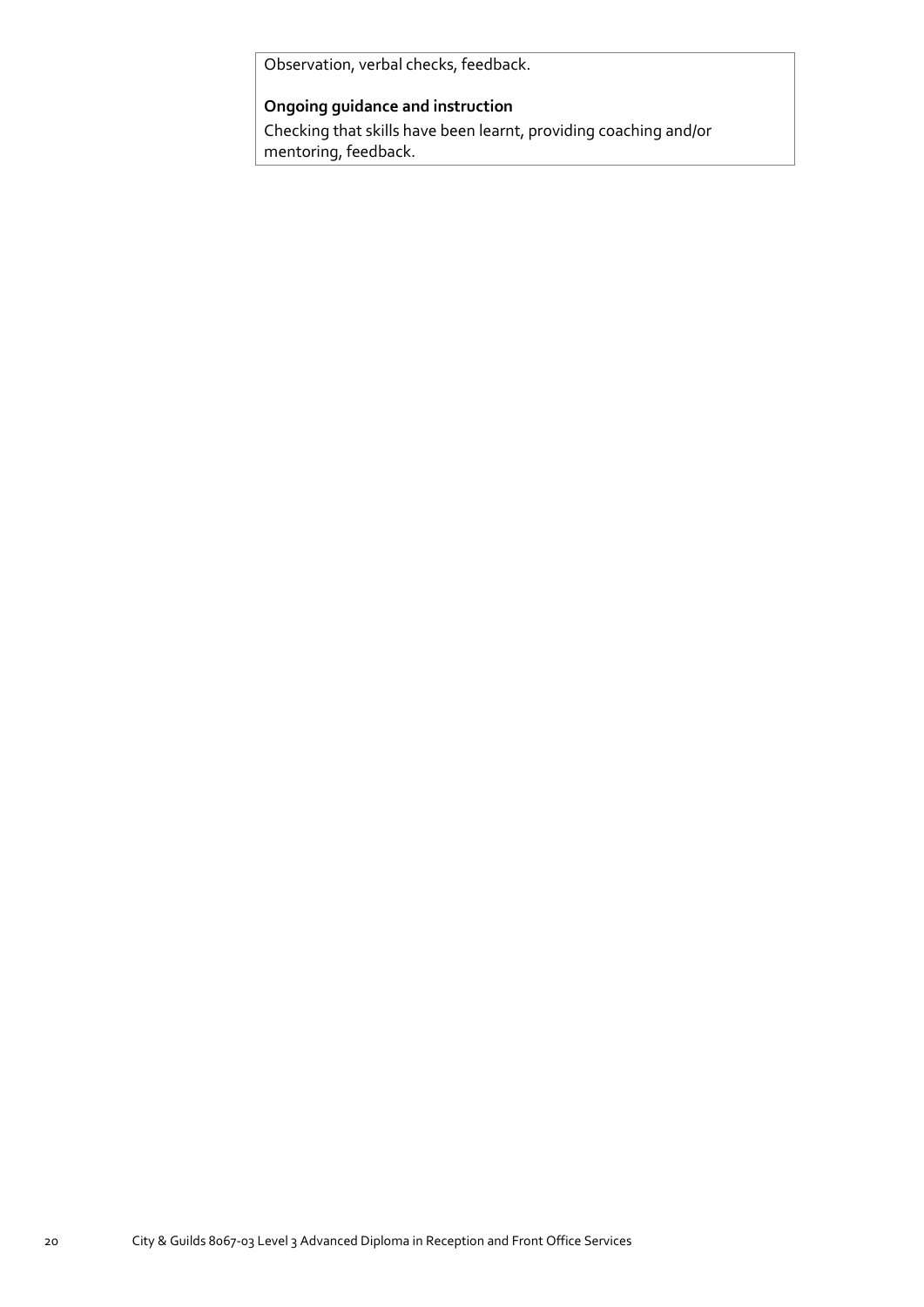# **Unit 304 Principles of supervising and leading teams**

| UAN:                            | Y/503/7588                                                                                                                                                                                                                                                                                                                              |
|---------------------------------|-----------------------------------------------------------------------------------------------------------------------------------------------------------------------------------------------------------------------------------------------------------------------------------------------------------------------------------------|
| Level:                          | Level 3                                                                                                                                                                                                                                                                                                                                 |
| <b>Notional learning hours:</b> | 50                                                                                                                                                                                                                                                                                                                                      |
| <b>Guided learning hours:</b>   | 30                                                                                                                                                                                                                                                                                                                                      |
| Aim:                            | The aim of this unit is to enable the learner to<br>develop an understanding of how to<br>supervise and lead teams to improve<br>individual and team performance. The unit<br>covers motivating team members, gaining<br>commitment from the team, planning work,<br>monitoring performance and taking action to<br>achieve objectives. |

| Learning outcome                                                                                                   |  |
|--------------------------------------------------------------------------------------------------------------------|--|
| The learner will:                                                                                                  |  |
| Understand how to lead a team<br>$\mathbf{1}$                                                                      |  |
| Assessment criteria                                                                                                |  |
| The learner can:                                                                                                   |  |
| describe the qualities of an effective team leader<br>1.1                                                          |  |
| describe <b>information</b> that members of the team need to contribute<br>1.2<br>to the organisational objectives |  |
| describe communication methods used within teams<br>1.3                                                            |  |
| explain different types communication with team members<br>1.4                                                     |  |
| describe the <b>importance</b> of motivating teams and individuals<br>1.5                                          |  |
| 1.6<br>explain methods used to motivate teams and individuals.                                                     |  |
|                                                                                                                    |  |

### **Range**

### **Qualities**

Motivating the team, setting clear objectives, good communication skills, hold regular meetings, one to one discussions, providing feedback on performance, identifying training needs and support required by staff, leading by example.

### **Information**

The business requirements, their own role and the roles of others within the business, how their roles contribute to business objectives, to clearly define their input.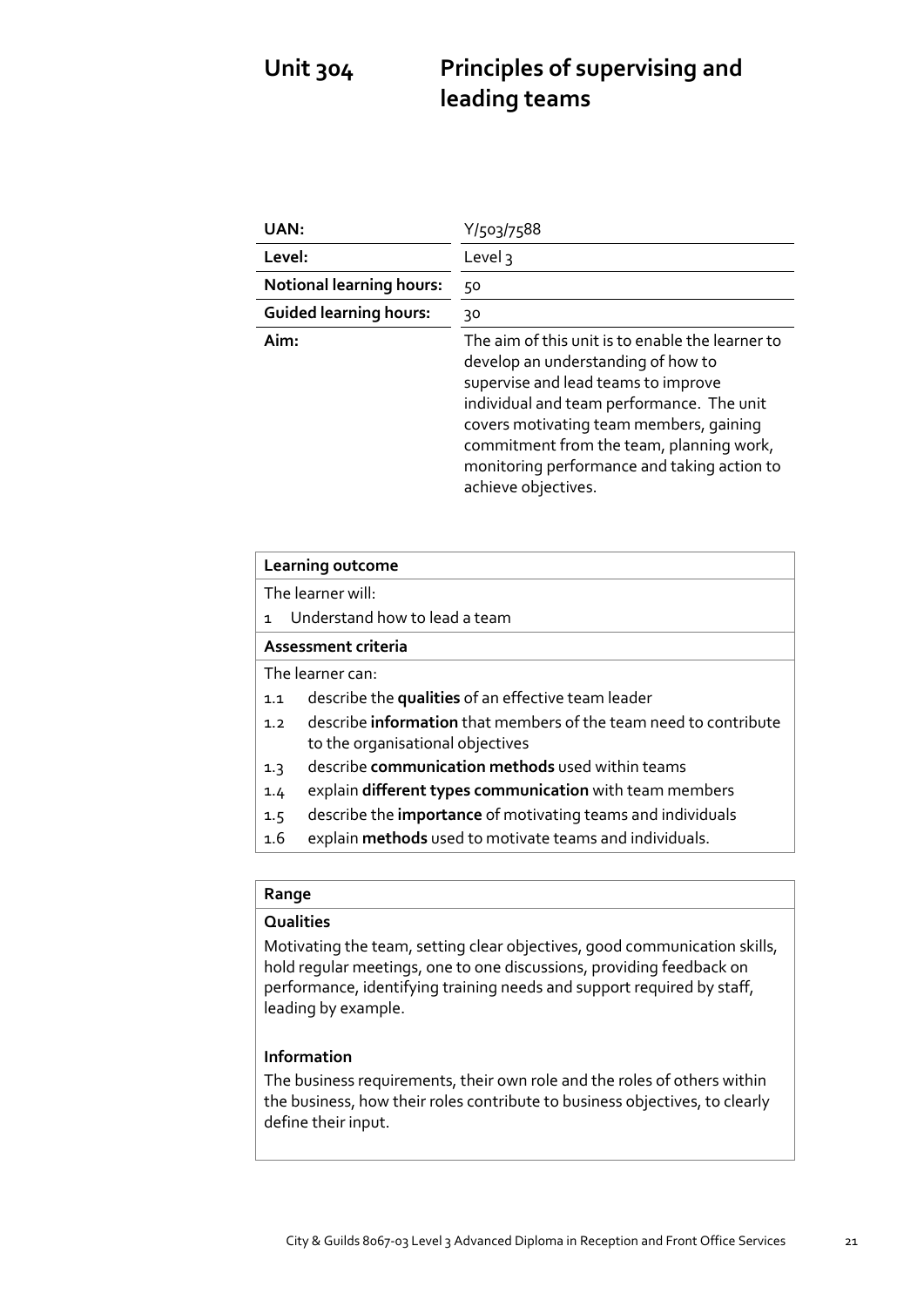### **Communication methods**

Verbal, written (handwritten, email, SMS), non-verbal, pictures/diagrams. **Different types communication** 

Informal – staff news, notice boards, job chats.

Formal – training sessions, on the job training, briefings, team meetings, intranet, job appraisals, disciplinary meetings.

### **Importance**

Motivate teams and individuals, gain commitment from staff, customer satisfaction.

### **Methods**

Identifying strengths and weaknesses of the team and individuals, positive reinforcement, motivational theories (eg Maslow, McGregor), encouraging personal development, communication. setting clear objectives, evaluation of performance, regular team meetings, analysis of customer comments, providing feedback (on individual/team performance, revenue and sales forecasts and actual sales), regular reviews( appraisal, job chats), training, coaching and mentoring, incentives.

### **Learning outcome**

The learner will:

2 Understand how to plan work and monitor performance

### **Assessment criteria**

The learner can:

- 2.1 explain the **importance of planning work**
- 2.2 describe the **factors** to consider when planning work
- 2.3 explain the **importance of conducting briefings**
- 2.4 state **how to conduct briefings**
- 2.5 describe **methods** for monitoring activities and performance against standards and targets
- 2.6 explain the **techniques** of providing constructive feedback to team members on performance
- 2.7 describe the **characteristics of underperformance**
- 2.8 explain the **action** to be taken if activities and performance do not meet organisational standards and targets.

### **Range**

### **Importance of planning work**

So everyone is clear about their contribution, to make sure that there are adequate resources available (staff for the level of business, balance of skills within the team), to be able to communicate the involvement of each team member, to plan for contingencies.

### **Factors**

Type of event, staff holidays, rotas, availability of skilled workers.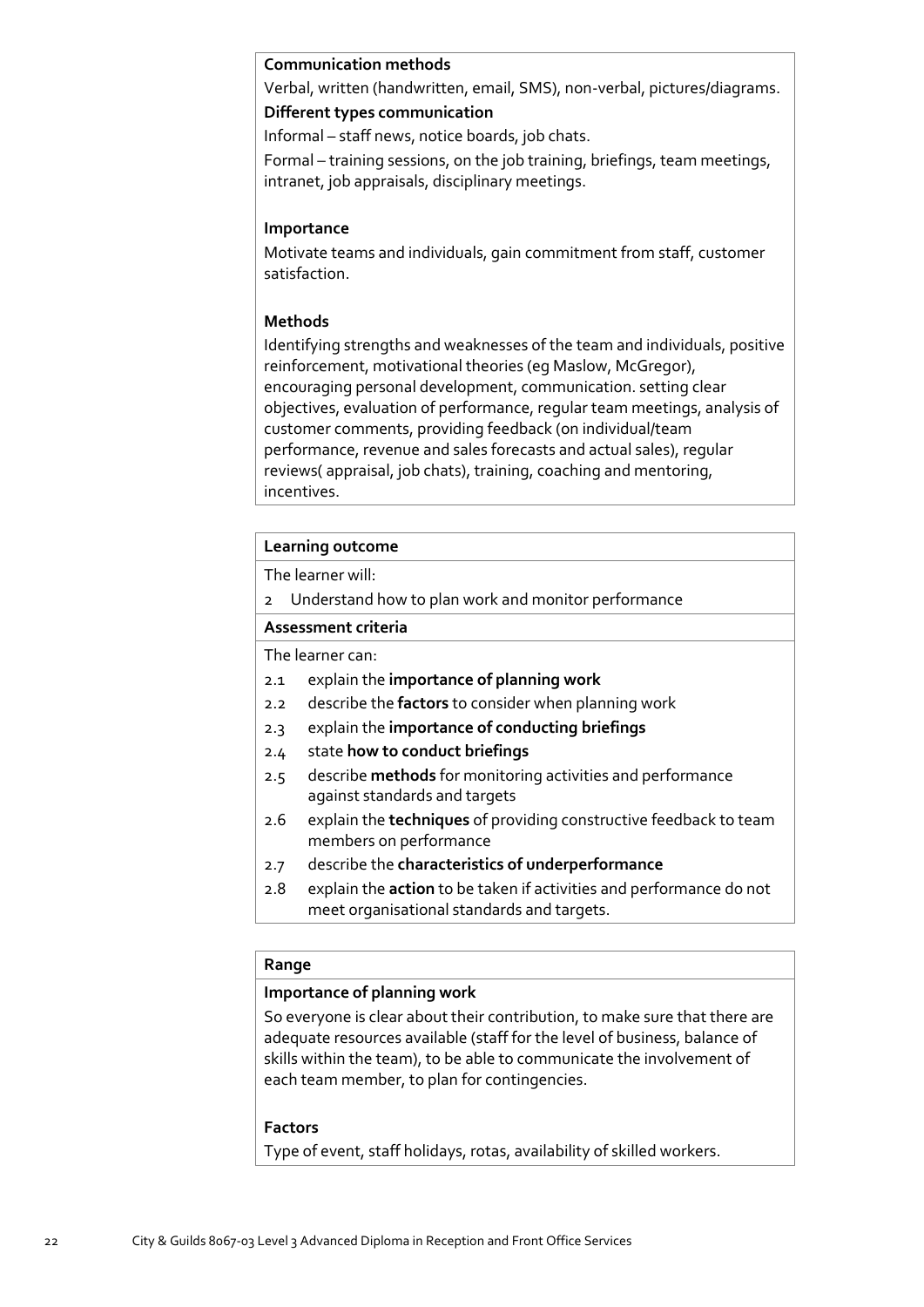### **Importance of conducting briefings**

Organisation of staff, preventing errors, developing product knowledge of staff, motivating staff, timings, customer requests, addressing training needs, standardisation.

### **How to conducting briefings**

Planned, organised, appropriate and relevant presentation, appropriate communication methods, timely.

### **Methods**

Observations, customer feedback, setting targets, use of appropriate paperwork (eg checklists).

### **Techniques**

Praise, effective timing, two-way dialogue, review of performance, action planning to rectify problems.

### **Characteristics of underperformance**

Tardiness, poor interpersonal skills, mistakes in completion of tasks, complaints from internal and external customers.

### **Action**

Informal (one to one, debrief, coaching), training or retraining, formal (disciplinary process, grievance process).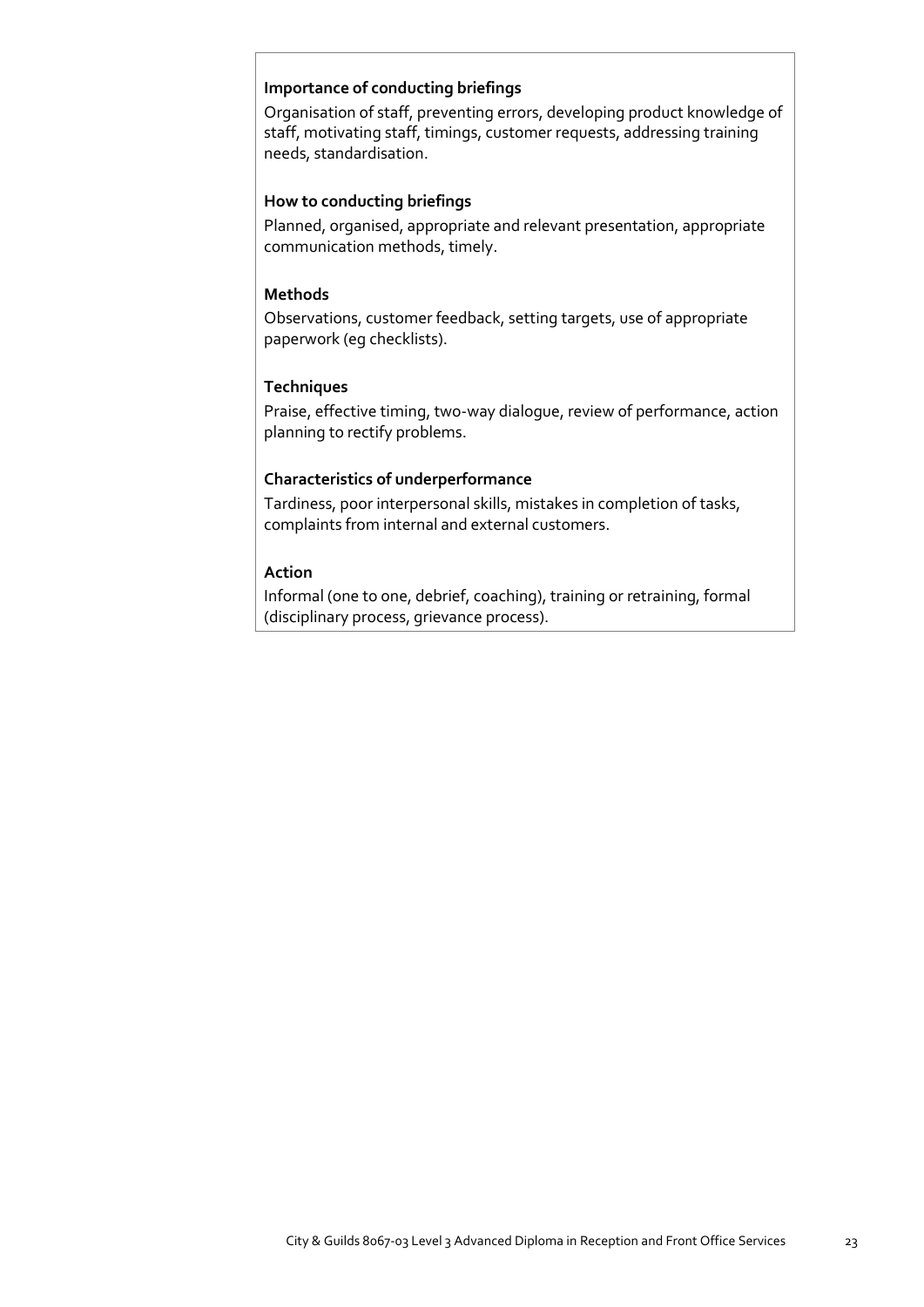# **Unit 305 Resource management in the front office area**

| UAN:                            | L/503/7829                                                                                                                                                                                                                                                                                                                |
|---------------------------------|---------------------------------------------------------------------------------------------------------------------------------------------------------------------------------------------------------------------------------------------------------------------------------------------------------------------------|
| Level:                          | Level 3                                                                                                                                                                                                                                                                                                                   |
| <b>Notional learning hours:</b> | 40                                                                                                                                                                                                                                                                                                                        |
| <b>Guided learning hours:</b>   | 30                                                                                                                                                                                                                                                                                                                        |
| Aim:                            | The aim of this unit is to enable learners to<br>develop the knowledge and skills to manage<br>resources for the front office area. The<br>content of the unit focuses on human<br>resources and physical resources. This unit<br>introduces learners to ensuring that resources<br>are used effectively and efficiently. |

| Learning outcome                                                                               |
|------------------------------------------------------------------------------------------------|
| The learner will:                                                                              |
| Understand how to control resources in the front office area<br>$\mathbf{1}$                   |
| Assessment criteria                                                                            |
| The learner can:                                                                               |
| describe the physical resources required for the front office<br>1.1                           |
| explain the importance of working within agreed budgets<br>1.2                                 |
| state the purpose of key financial records and documents<br>1.3                                |
| explain the <b>considerations</b> to take into account when choosing<br>1.4<br>suppliers       |
| explain the environmental impact of physical resources used in the<br>1.5<br>front office area |
| explain how to monitor the use of physical resources<br>1.6                                    |
| explain the advantages of using computerised systems.<br>1.7                                   |
|                                                                                                |

### **Range**

### **Physical resources**

Large equipment (computers, printers, photocopiers) and small equipment (stationery).

### **Financial records and documents**

Profit and Loss accounts, trading accounts, invoices, goods received notes, credit notes, statements, stock sheets, sales ledger, purchase ledger, occupancy statistics.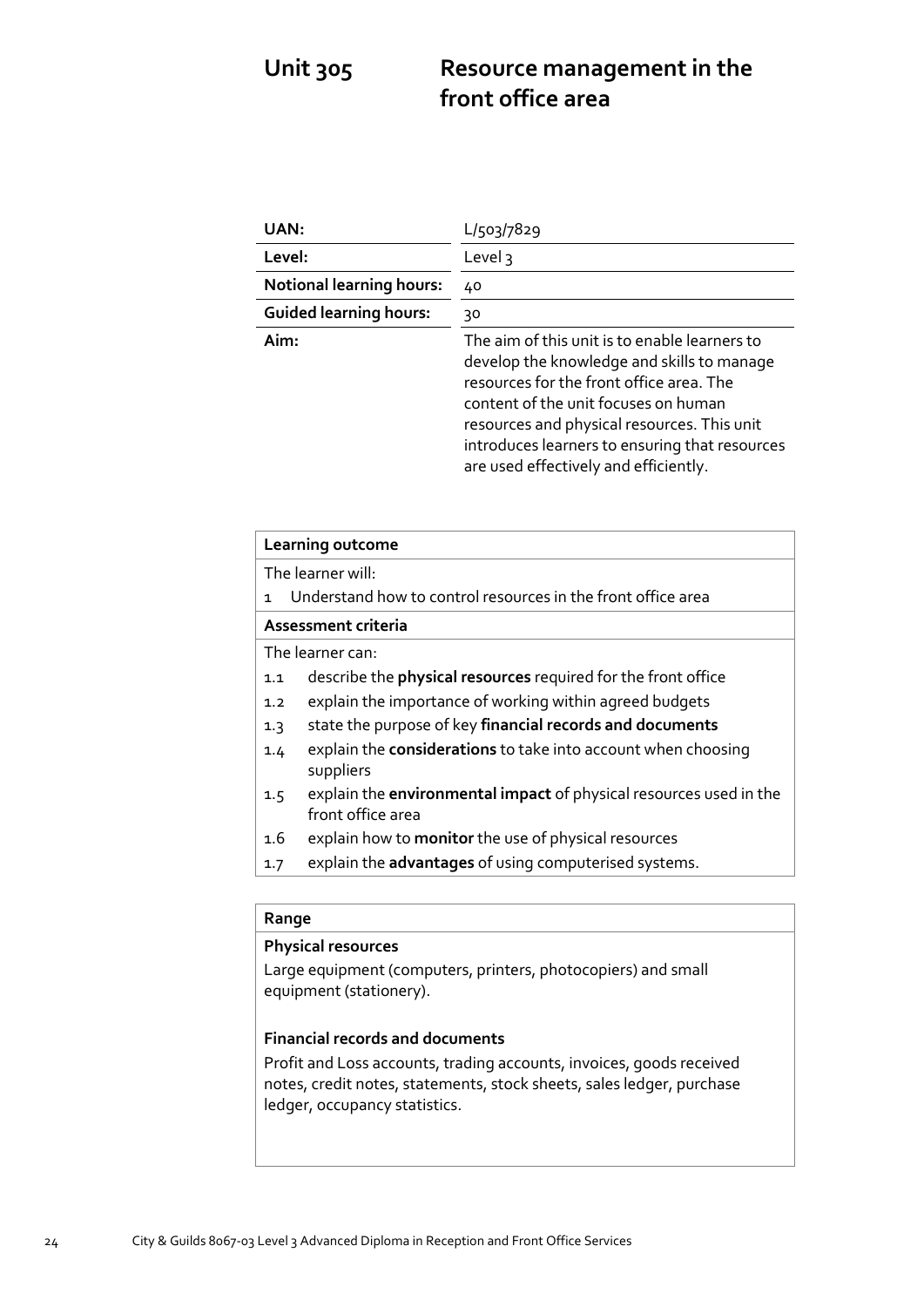### **Considerations**

Quality, cost-effectiveness, terms of supply, supply meets demand, reputation, reliability, ethical considerations, appropriateness for purpose.

### **Environmental impact**

Sustainability (use of recycled paper, avoiding printing, recycling cartridges), waste management (eg recycling of paper), energy.

### **Monitor**

Stock control, human resources, budget control.

### **Advantages**

Efficiency, speed, capacity for storage.

### **Learning outcome**

The learner will:

2 Be able to manage physical resources in the front office area

### **Assessment criteria**

The learner can:

- 2.1 determine the **resources** required in the front office area
- 2.2 manage the efficient use of physical resources
- 2.3 work within agreed budgets
- 2.4 maintain key **financial records and documents**.

### **Range**

### **Resources**

Physical: large and small.

### **Financial records and documents**

Invoices, goods received notes, credit notes, statements, stock sheets, sales ledger, purchase ledger, occupancy statistics.

### **Learning outcome**

The learner will:

3 Understand how to manage the deployment of human resources in the front office area

### **Assessment criteria**

### The learner can:

- 3.1 describe the main **roles** performed by the front office
- 3.2 describe the **factors** that influence human resource requirements
- 3.3 explain the human resource **considerations** to be taken into account
- 3.4 state the **reasons** for monitoring the use of human resource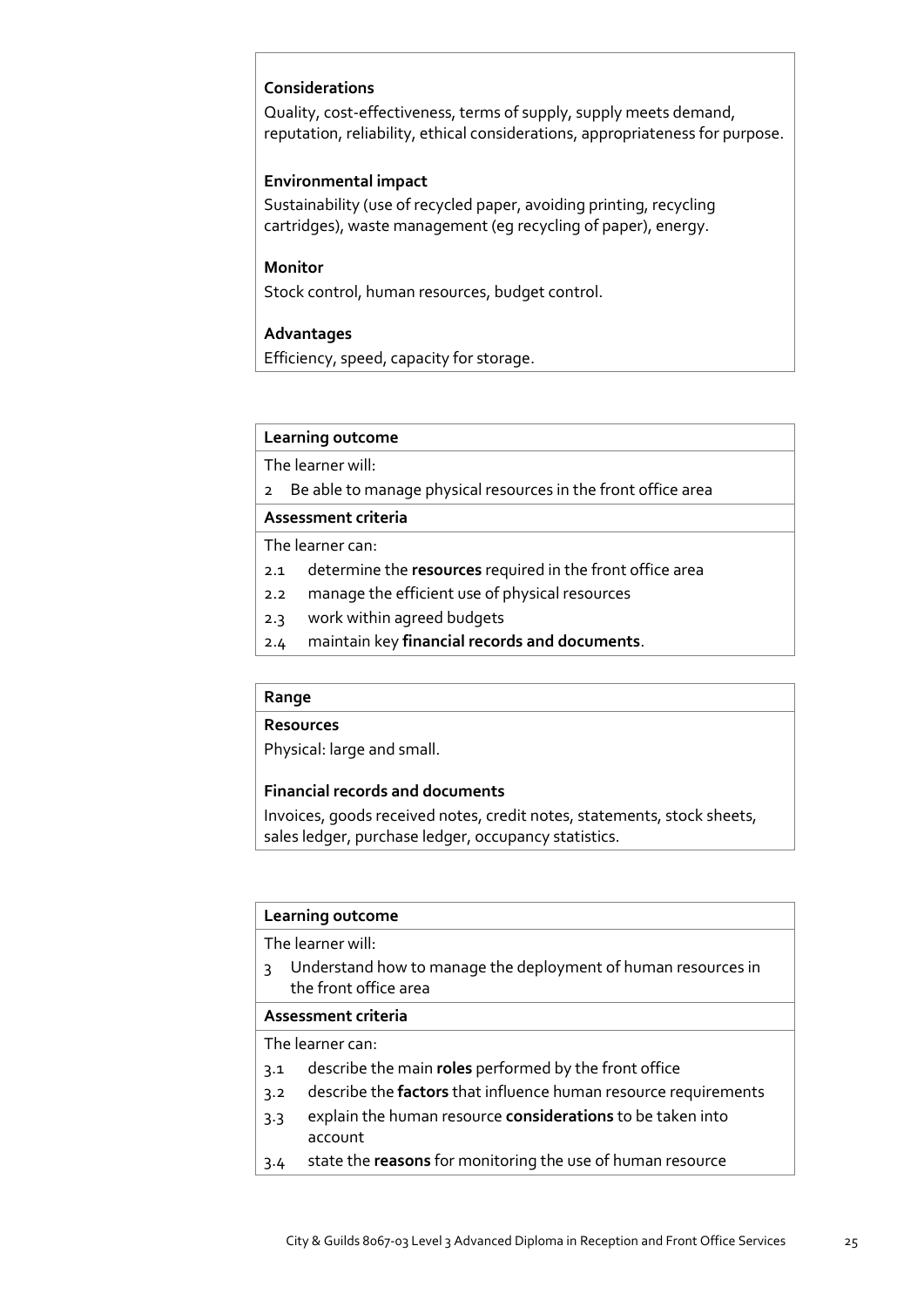### 3.5 describe the **methods** used to monitor human resource deployment.

### **Range**

### **Roles**

Receptionist, reception office staff, advance reservations, accounts/cash, concierge, switchboard.

### **Factors**

Seasons, special events, volume of business, services provided.

### **Considerations**

Full-time, part-time; skilled, unskilled, temporary members.

### **Reasons**

Efficient allocation of resource; staff satisfaction and motivation, cost efficient, guest satisfaction.

### **Methods**

Records; staff rotas; documentation (checklist, reports, logs), wage costs, wage budget.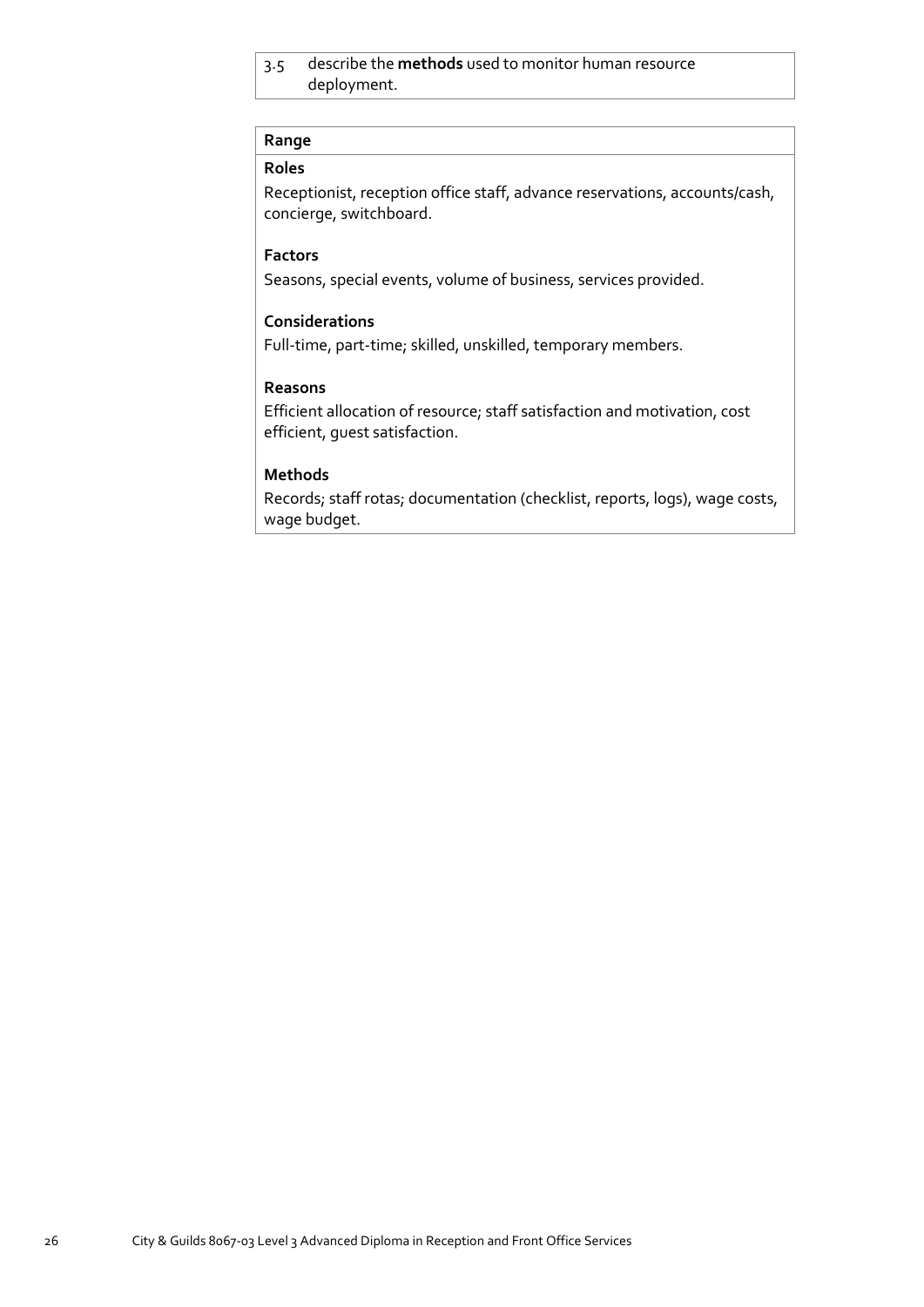| UAN:                            | F/503/7830                                                                                                                                                                                                                              |
|---------------------------------|-----------------------------------------------------------------------------------------------------------------------------------------------------------------------------------------------------------------------------------------|
| Level:                          | Level 3                                                                                                                                                                                                                                 |
| <b>Notional learning hours:</b> | 60                                                                                                                                                                                                                                      |
| <b>Guided learning hours:</b>   | 30                                                                                                                                                                                                                                      |
| Aim:                            | The aim of this unit is to develop the<br>knowledge and skills learners required to<br>supervise the day to day front of house<br>operations. Learners will supervise staff,<br>analyse data and respond to problems that<br>may occur. |

| Learning outcome                                                                             |  |
|----------------------------------------------------------------------------------------------|--|
| The learner will:                                                                            |  |
| Know how to supervise front office operations<br>$\mathbf{1}$                                |  |
| Assessment criteria                                                                          |  |
| The learner can:                                                                             |  |
| describe the importance of integration with other departments<br>1.1                         |  |
| explain how to allocate work to staff<br>1.2                                                 |  |
| explain the importance of good communication skills<br>1.3                                   |  |
| describe <b>methods</b> for keeping staff informed<br>1.4                                    |  |
| describe types of problems that may occur during front of house<br>1.5<br>operations         |  |
| explain the role of the supervisor in handling problems that may<br>1.6<br>occur             |  |
| explain the <b>factors</b> that impact on the reception service delivery to<br>1.7<br>guests |  |
| describe methods to collect feedback from quests<br>1.8                                      |  |
| describe the <b>statistics</b> required to monitor front office performance<br>1.9           |  |
| explain how to analyse data.<br>1.10                                                         |  |
|                                                                                              |  |

### **Range**

### **Importance of integration**

Meeting business objectives, motivation of the staff, improved communication, teamwork, providing support to other departments, supporting services (housekeeping for example), provision of information, speed of service, delivery of good guest service.

### **Allocate work**

Rotas, balancing workloads, availability, skill set, business level.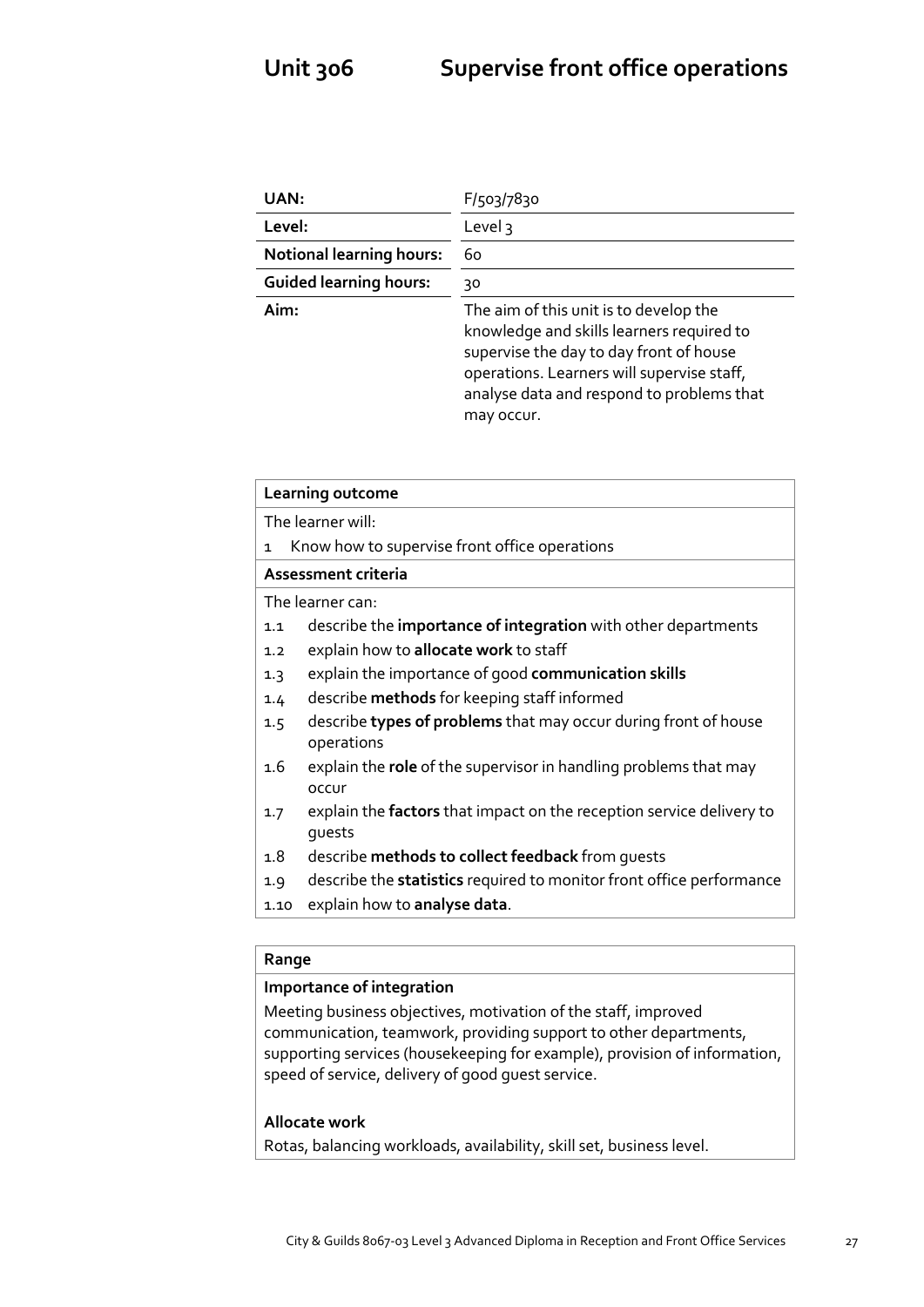### **Communication skills**

Staff motivation, information, helps to sell products and services; guest service (example availability of rooms), helps inter department collaboration.

### **Methods**

Use of hand over books to make sure that staff are aware of any issues, briefings (individual or team), email, memos, notice boards, departmental meetings, cross-departmental meetings.

### **Types of problems**

Disputes between staff, poor personal presentation and behaviour of staff, absenteeism, punctuality, guest complaints, guest behaviour.

### **Role**

Point of escalation for staff, reporting to seniors, communicating with guests, offering complementary products (within area of responsibility).

### **Factors**

Business level (busy periods for checkout, group check-ins), shortages of staff, over booking, late availability of rooms, equipment failures, unexpected situations (power failure, damage, floods), refurbishment.

### **Methods to collect feedback**

Questionnaires, web page reviews, email questionnaires, directly from guests, hand over books, mystery shoppers.

### **Statistics**

Average spend per guest, per room, departmental revenue, room occupancy, sleeper occupancy, average length of stay, forecasting, revenue per available room (REV par).

### **Analyse data**

By use of spreadsheets, graphs, bar charts, report summaries, comparison of data over a period of time to show strengths/weaknesses, areas of improvement, areas to be improved.

### **Learning outcome**

The learner will:

2 Be able to supervise front office operations

### **Assessment criteria**

The learner can:

- 2.1 allocate staff to front office operation duties
- 2.2 resolve **problems** that may occur
- 2.3 create **methods for collecting feedback** from guests
- 2.4 **analyse** guest feedback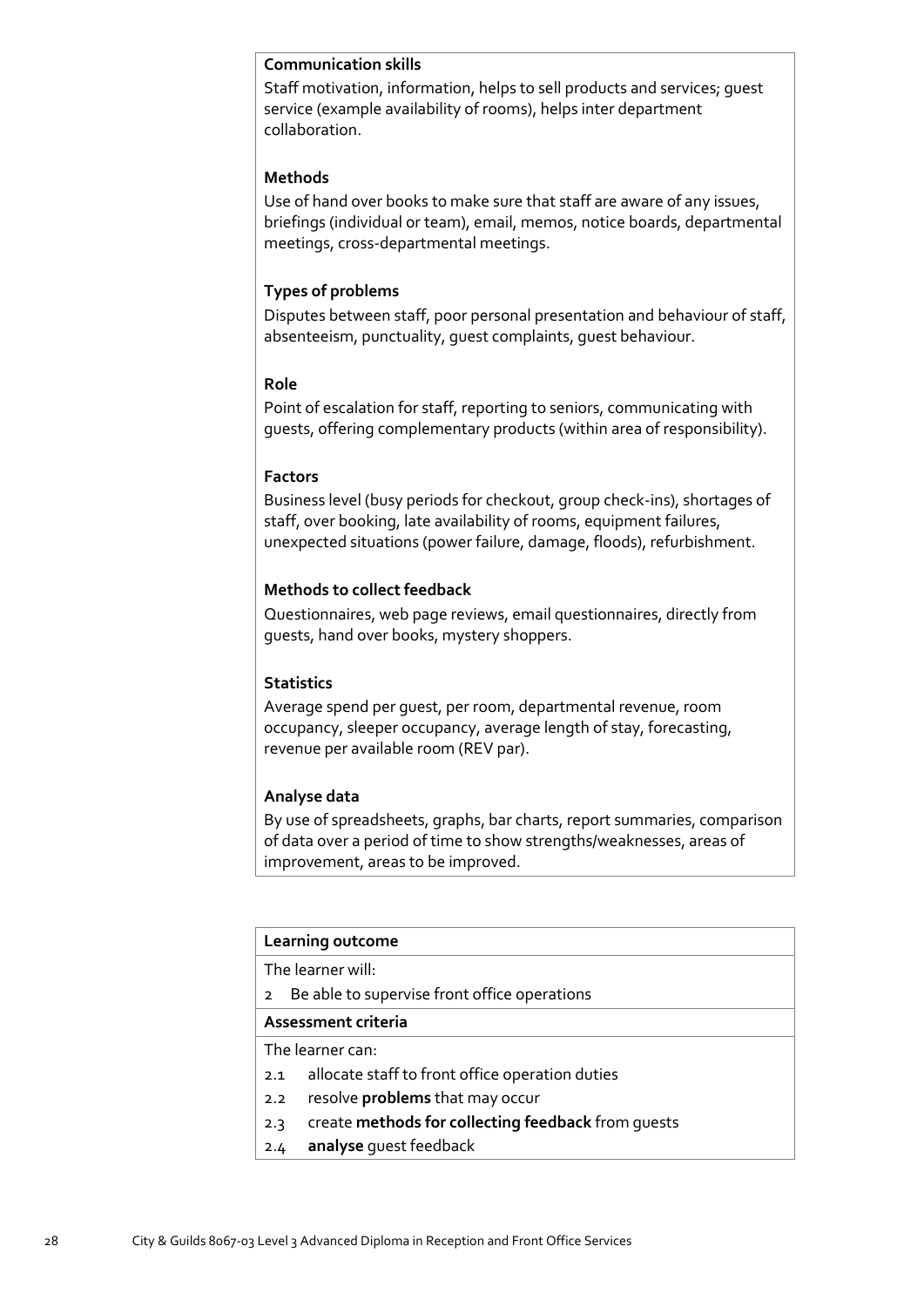### 2.5 produce **statistics** to monitor front office performance

2.6 analyse statistics.

### **Range**

### **Problems**

Disputes between staff, poor staff personal presentation and behaviour, guest complaints.

### **Methods for collecting feedback**

Questionnaires, web page reviews, email questionnaires, directly from guests, handover books, mystery shoppers.

### **Analyse**

By use of spreadsheets, graphs, bar charts, report summaries, comparison of data over a period of time to show strengths/weaknesses, areas of improvement, areas to be improved.

### **Statistics**

Average spend per guest, per room, departmental revenue, room occupancy, sleeper occupancy, average length of stay, forecasting, Revenue per available room (REV par).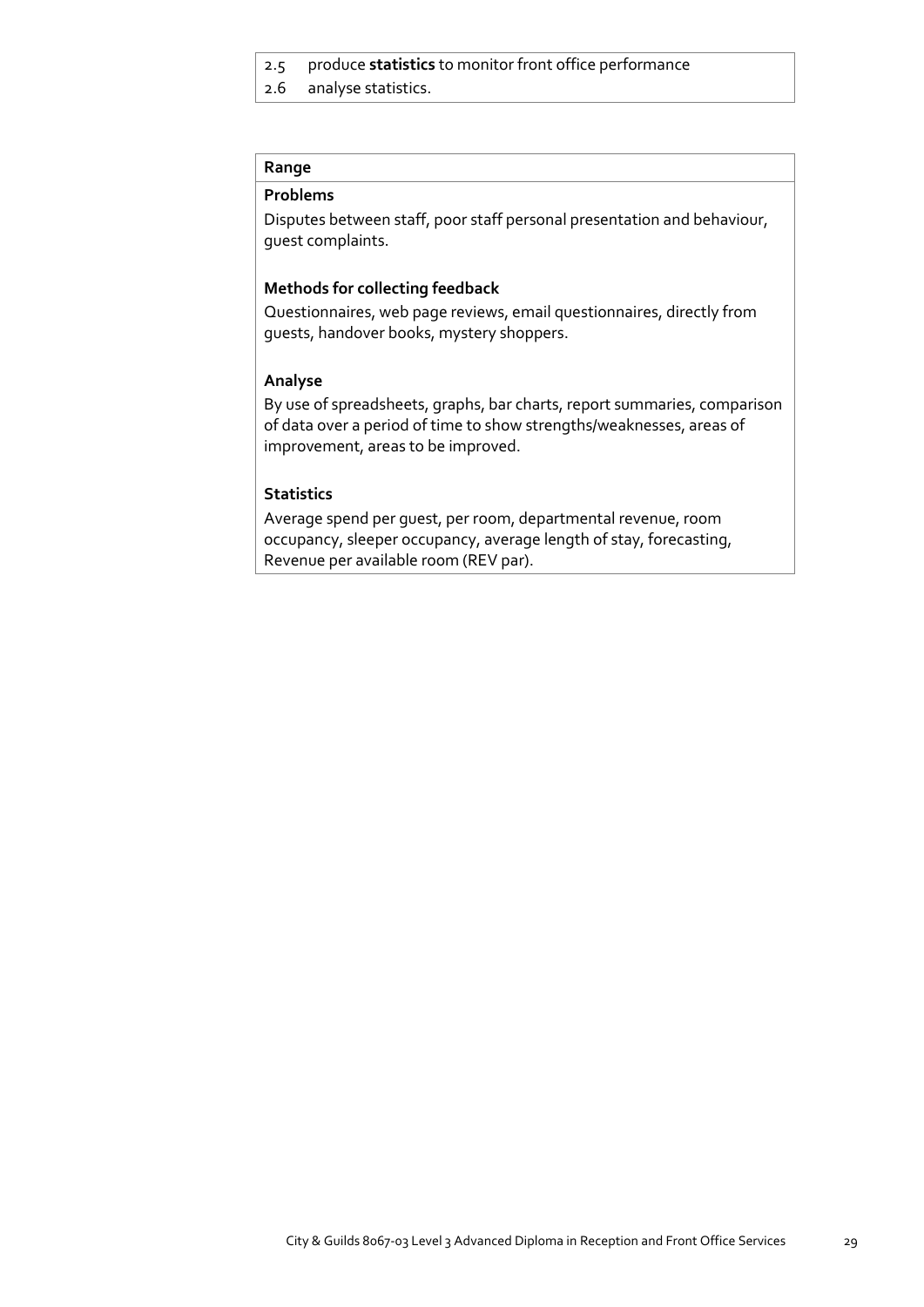# **Unit 307 Supervise cash handling operations**

| UAN:                            | D/503/7835                                                                                                               |
|---------------------------------|--------------------------------------------------------------------------------------------------------------------------|
| Level:                          | Level $3$                                                                                                                |
| <b>Notional learning hours:</b> | 60                                                                                                                       |
| <b>Guided learning hours:</b>   | 40                                                                                                                       |
| Aim:                            | The aim of this unit is to develop the<br>knowledge and skills to supervise the<br>handling of cash or cash equivalents. |

|              | Learning outcome                                                                               |
|--------------|------------------------------------------------------------------------------------------------|
|              | The learner will:                                                                              |
| $\mathbf{1}$ | Understand how to supervise cash handling operations                                           |
|              | Assessment criteria                                                                            |
|              | The learner can:                                                                               |
| 1.1          | explain the <b>procedures</b> to be observed when supervising staff<br>handling cash           |
| 1.2          | describe how to <b>monitor</b> staff performance when handling cash                            |
| 1.3          | describe the <i>importance</i> of monitoring performance                                       |
| 1.4          | describe the features of electronic point of sale systems (EPOS)                               |
| 1.5          | explain the processing requirements of different forms of payment                              |
| 1.6          | explain the importance of knowing the local legal and regulatory                               |
|              | requirements                                                                                   |
| 1.7          | explain the opening and closing procedures when supervising shift<br>handovers                 |
| 1.8          | describe the ways to maintain safety and security when<br>supervising cash handling operations |
| 1.9          | explain the <b>problems</b> that may arise when supervising cash<br>handling operations        |
| 1.10         | describe the <b>information</b> which needs to be recorded for a clear<br>audit trail.         |
|              |                                                                                                |

### **Range**

### **Procedures**

Standard operating procedures, relevant local legal and regulations, safety, security, accuracy, movement of cash, staff training.

### **Monitor**

Observation, random checks, physical checks on the systems via the records, camera monitoring systems, float accuracy (under and overs).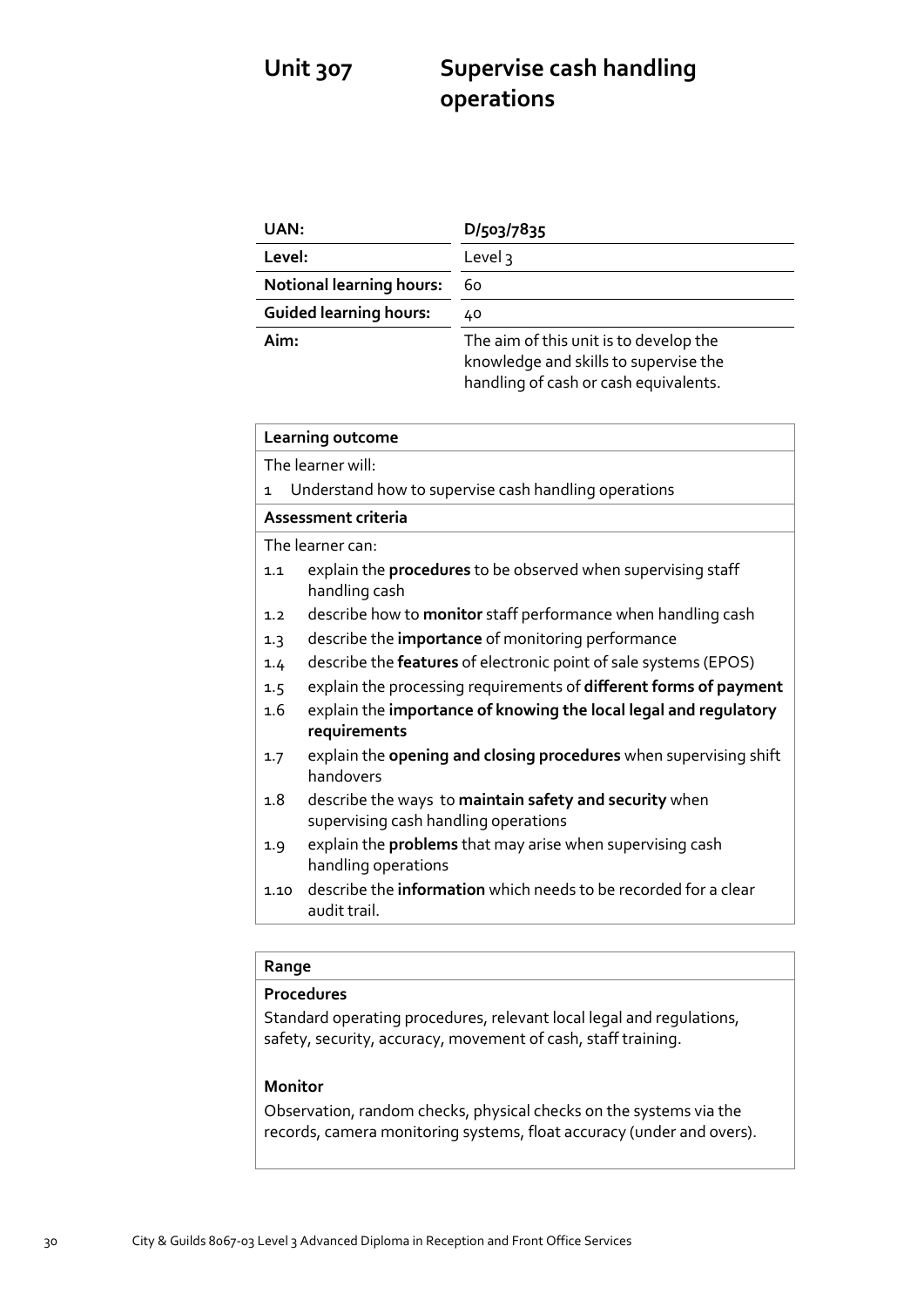### **Importance**

To ensure accuracy, consistency of service, to avoid mistakes, to reduce complaints, to dissuade theft, maintain profit, business solvency.

### **Features**

Calculations, receipts, integrated credit card payments, stock control, guest information, prices can easily be changed, accurate sales reporting, accurate accounting, statistical analysis.

### **Different forms of payment**

Cash, cash equivalents, foreign currency transaction (including exchange rates and charges that apply), debit card, credit card, vouchers, cheques, traveller cheques, BACS transfers, sales ledger, invoice.

**Importance of knowing the local legal and regulatory requirements**  The rights of the consumer, to avoid breaching the law, local currency controls.

### **Opening and closing procedures**

Account for float, reconcile takings, record information for balance and audit, troubleshooting.

### **Maintain safety and security**

By ensuring procedures are followed (closing till point, ensuring payment points are not left unattended), being vigilant and reporting any suspicious or concerning behaviour, changing the times of banking, making sure adequate staff are working in the area, camera monitoring systems.

### **Problems**

Discrepancies, suspected fraud, emergency situations (robbery, threats to security) dishonesty by staff, EPOS failure, cash-flow shortage.

### **Information**

Date, amount, type of product or service, method of payment, staff member processing the payment, voids, alterations, promotions applied.

### **Learning outcome**

The learner will:

2 Be able to supervise cash handling operations

### **Assessment criteria**

The learner can:

- 2.1 observe **procedures** when supervising staff handling cash
- 2.2 **monitor** staff performance when handling cash
- 2.3 process **different forms of payment**
- 2.4 resolve **problems** that may arise when supervising staff handling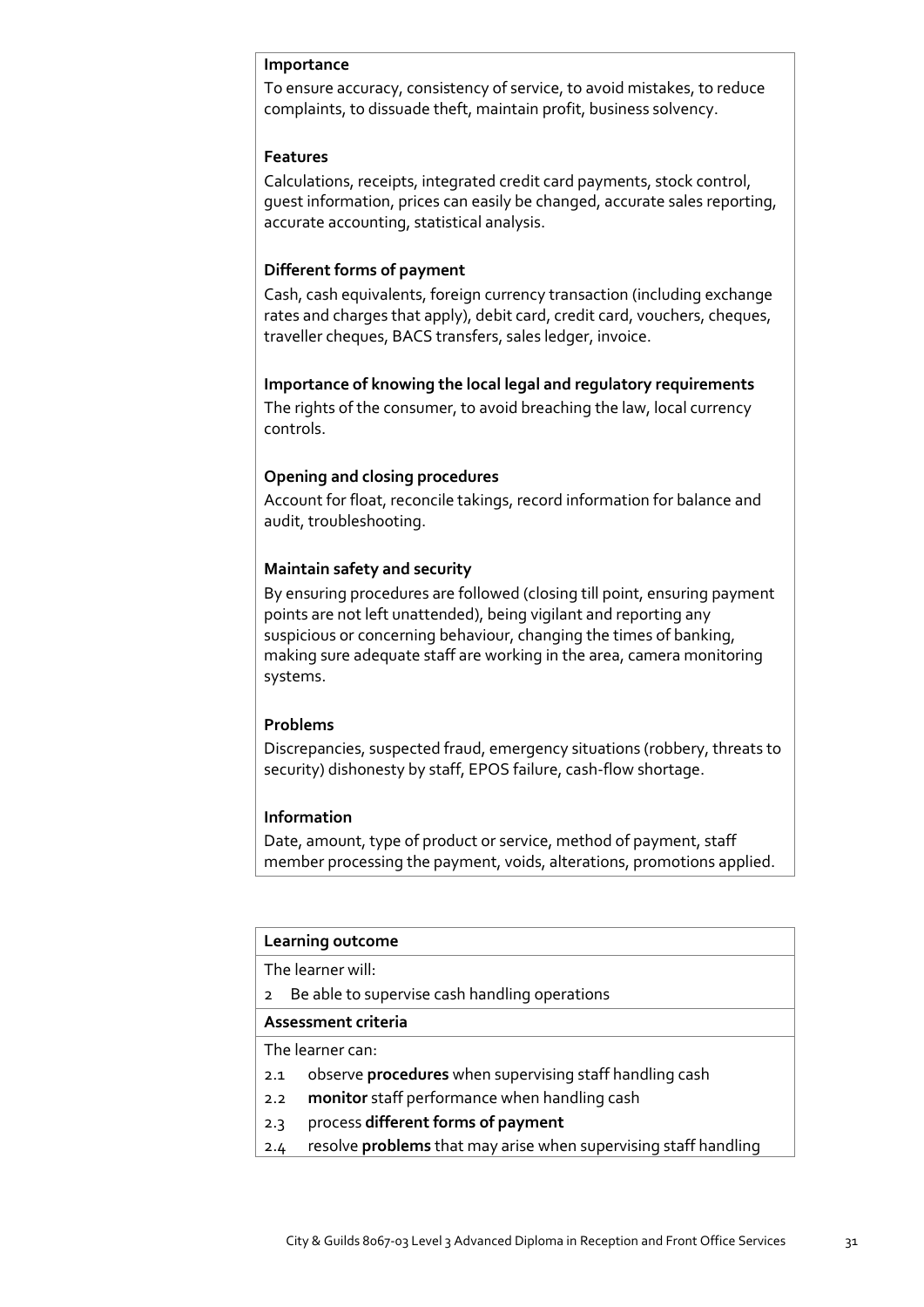### cash

2.5 record information for a clear audit trail.

### **Range**

### **Procedures**

Standard operating procedures, relevant local legal and regulations, safety, security, accuracy, movement of cash, staff training.

### **Monitor**

Observation, random checks, physical checks on the systems via the records, camera monitoring systems, float accuracy (under and overs).

### **Different forms of payment**

Cash, cash equivalents, foreign currency transaction (including exchange rates and charges that apply), debit card, credit card, vouchers, cheques, traveller cheques, invoice.

### **Problems**

Discrepancies, suspected fraud, dishonesty by staff, cash-flow shortage.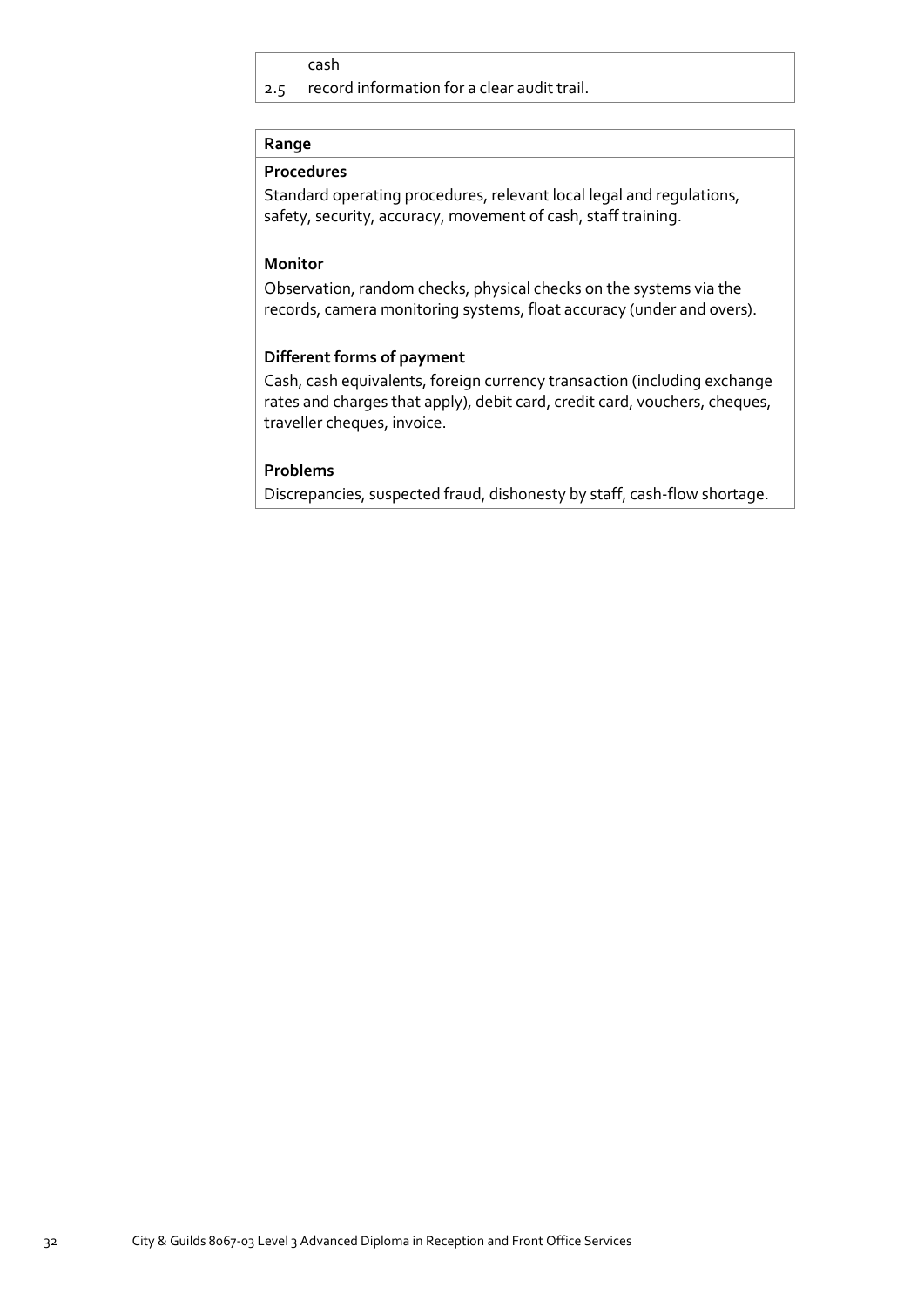# **Unit 308 Reception and front office services principles**

The synoptic test covers the assessment of the underpinning knowledge in the following units:

| 301 | Maintain a healthy, safe and secure working environment |
|-----|---------------------------------------------------------|
| 302 | Supervise customer service                              |
| 303 | Supervise staff training                                |
| 304 | Principles of supervising and leading teams             |
| 305 | Resource management in the front office area            |
| 306 | Supervise front office operations                       |
| 307 | Supervise cash handling operations                      |

Full details can be found in the Assessment Pack on the website.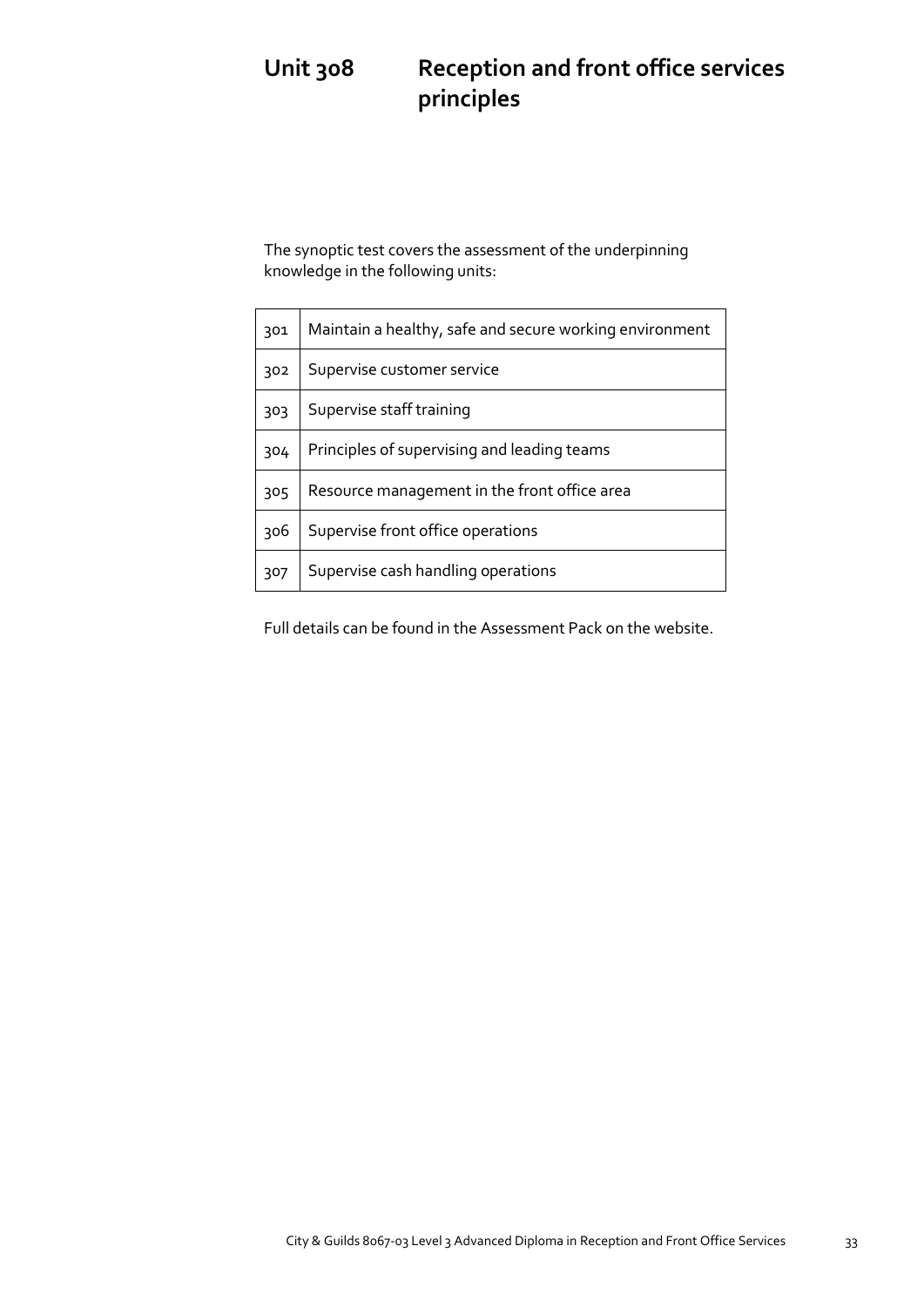# **Appendix 1 Sources of general information**



The following documents contain essential information for centres delivering City & Guilds qualifications. They should be referred to in conjunction with this handbook. To download the documents and to find other useful documents, go to the **Centres and Training Providers homepage** on **[www.cityandguilds.com](http://www.cityandguilds.com/)**.

*Centre Guide – Delivering International Qualifications* contains detailed information about the processes which must be followed and requirements which must be met for a centre to achieve 'approved centre' status, or to offer a particular qualification. Specifically, the document includes sections on:

- The centre and qualification approval process and forms
- Assessment, verification and examination roles at the centre
- Registration and certification of candidates
- Non-compliance
- Complaints and appeals
- Equal opportunities
- Data protection
- Frequently asked questions.

*Centre Manual - Supporting Customer Excellence* contains detailed information about the processes which must be followed and requirements which must be met for a centre to achieve 'approved centre' status, or to offer a particular qualification, as well as updates and good practice exemplars for City & Guilds assessment and policy issues. Specifically, the document includes sections on:

- The centre and qualification approval process
- Assessment, internal quality assurance and examination roles at the centre
- Registration and certification of candidates
- Non-compliance
- Complaints and appeals
- Equal opportunities
- Data protection
- Management systems
- Maintaining records
- Assessment
- Internal quality assurance
- External quality assurance.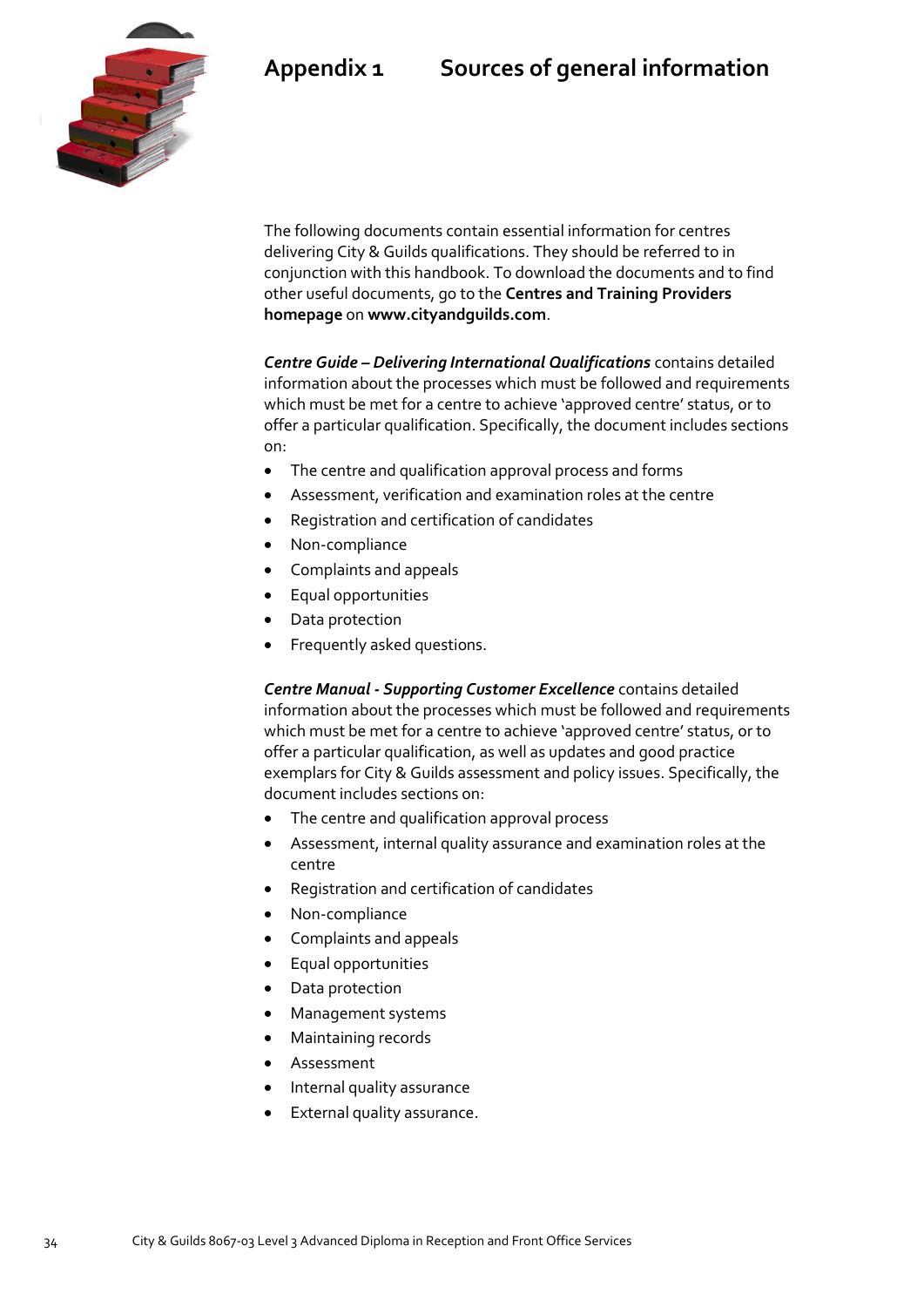*Our Quality Assurance Requirements* encompasses all of the relevant requirements of key regulatory documents such as:

- Regulatory Arrangements for the Qualifications and Credit Framework (2008)
- SQA Awarding Body Criteria (2007)
- NVQ Code of Practice (2006)

and sets out the criteria that centres should adhere to pre and post centre and qualification approval.

*Access to Assessment & Qualifications* provides full details of the arrangements that may be made to facilitate access to assessments and qualifications for candidates who are eligible for adjustments in assessment.

The **centre homepage** section of the City & Guilds website also contains useful information such on such things as:

- **Walled Garden**: how to register and certificate candidates on line
- **Events**: dates and information on the latest Centre events
- **Online assessment**: how to register for GOLA/e-volve assessments.